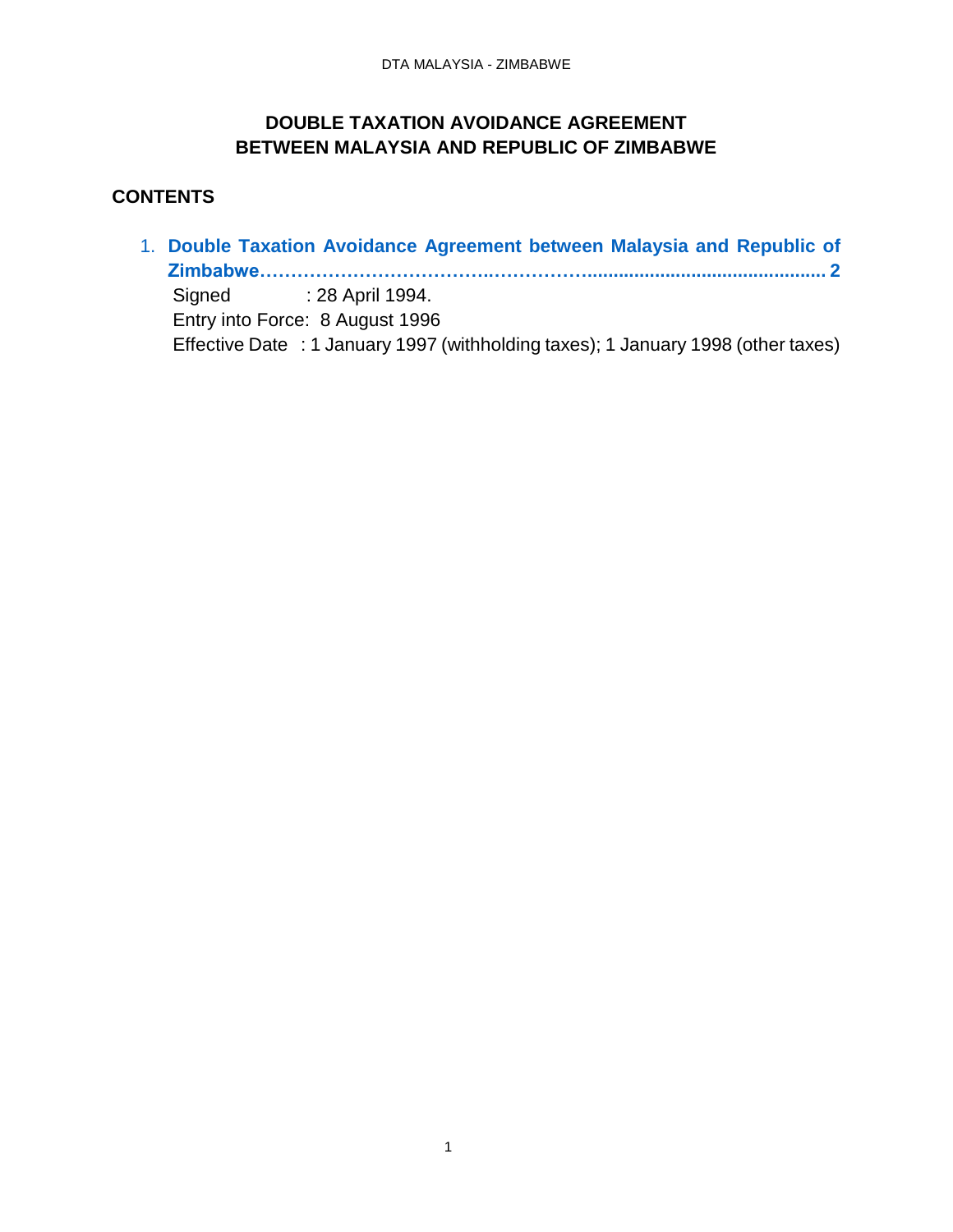<span id="page-1-0"></span>P.U. (A) 124/1995 Signed : 28 April 1994. Entry into Force: 8 August 1996 Effective Date : 1 January 1997 (withholding taxes); 1 January 1998 (other taxes)

## **AGREEMENT BETWEEN THE GOVERNMENT OF THE REPUBLIC OF ZIMBABWE AND THE GOVERNMENT OF MALAYSIA FOR THE AVOIDANCE OF DOUBLE TAXATION AND THE PREVENTION OF FISCAL EVASION WITH RESPECT TO TAXES ON INCOME**

#### THE GOVERNMENT OF THE REPUBLIC OF ZIMBABWE

#### AND

#### THE GOVERNMENT OF MALAYSIA,

DESIRING to conclude an Agreement for the avoidance of double taxation and the prevention of fiscal evasion with respect to taxes on income, have agreed as follows:

#### Article 1 **PERSONAL SCOPE**

This Agreement shall apply to persons who are residents of one or both of the Contracting States.

#### Article 2 **TAXES COVERED**

1. This Agreement shall apply to taxes on income imposed by a Contracting State, irrespective of the manner in which they are levied.

- 2. The taxes which are the subject of this Agreement are
	- (a) in Malaysia
		- (i) the income tax;
		- (ii) the petroleum income tax

(hereinafter referred to as "Malaysian tax");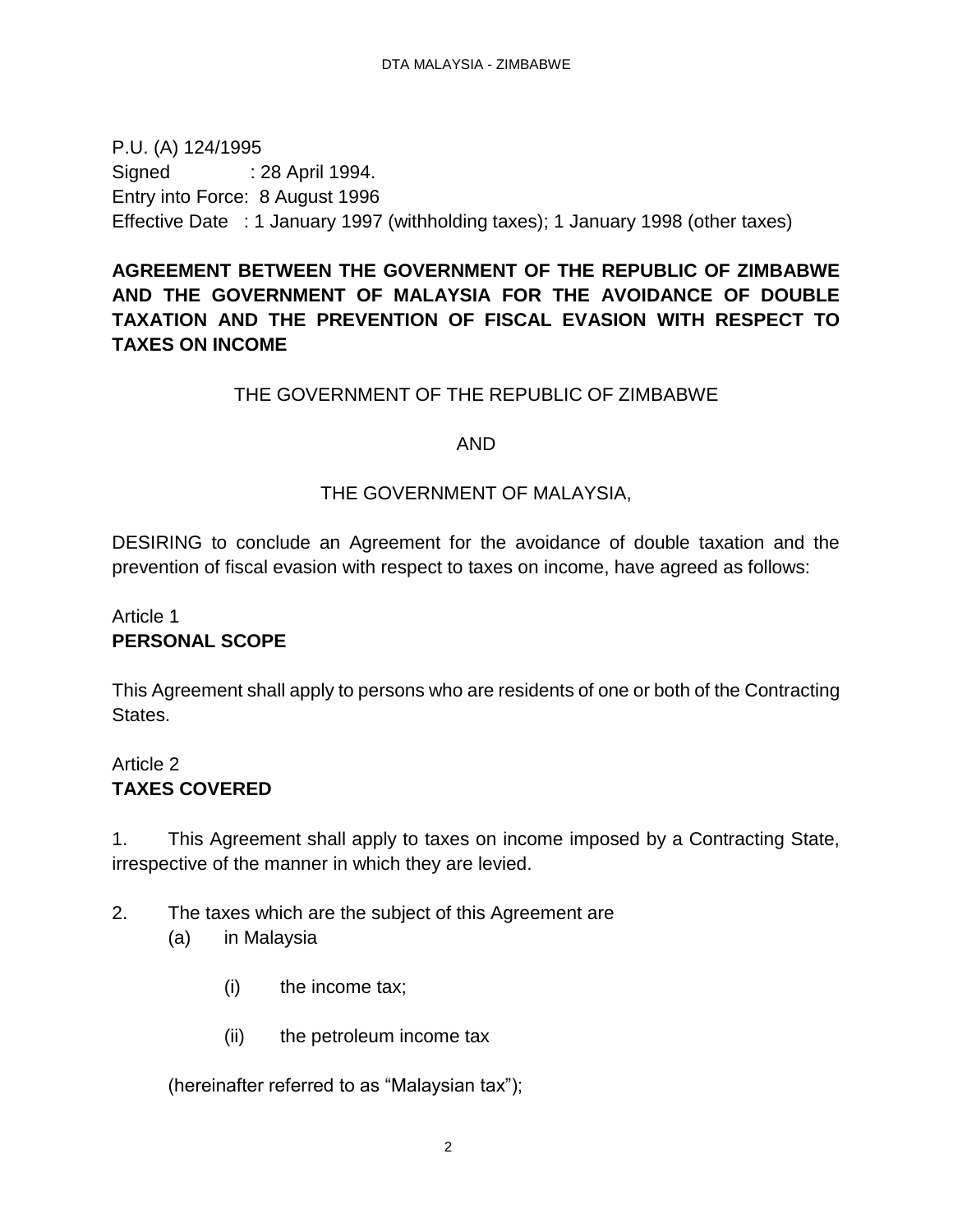- (b) in Zimbabwe:
	- (i) the income tax;
	- (ii) the branch profits tax;
	- (iii) the non-resident shareholders' tax;
	- (iv) the non-residents' tax on interest;
	- (v) the non-residents' tax on fees; and
	- (vi) the non-residents' tax on royalties

(hereinafter referred to as "Zimbabwean tax")

3. The Agreement shall also apply to any identical or substantially similar taxes on income which are imposed after the date of signature of this Agreement in addition to, or in place of, the existing taxes. The competent authorities of the Contracting States shall notify each other of important changes which have been made in their respective taxation laws.

## Article 3 **GENERAL DEFINITIONS**

- 1. In this Agreement, unless the context otherwise requires:
	- (a) the term "Malaysia" means the territories of the Federation of Malaysia, the territorial waters of Malaysia and the seabed and subsoil of the territorial waters, and includes any area extending beyond the limits of the territorial waters of Malaysia, and the seabed and subsoil of any such area, which has been or may hereafter be designated under the laws of Malaysia in accordance with international law as an area over which Malaysia has sovereign rights for the purposes of exploring and exploiting the natural resources, whether living or non-living;
	- (b) the term "Zimbabwe" means the Republic of Zimbabwe;
	- (c) the terms "a Contracting State" and "the other Contracting State" mean Malaysia or Zimbabwe, as the context requires;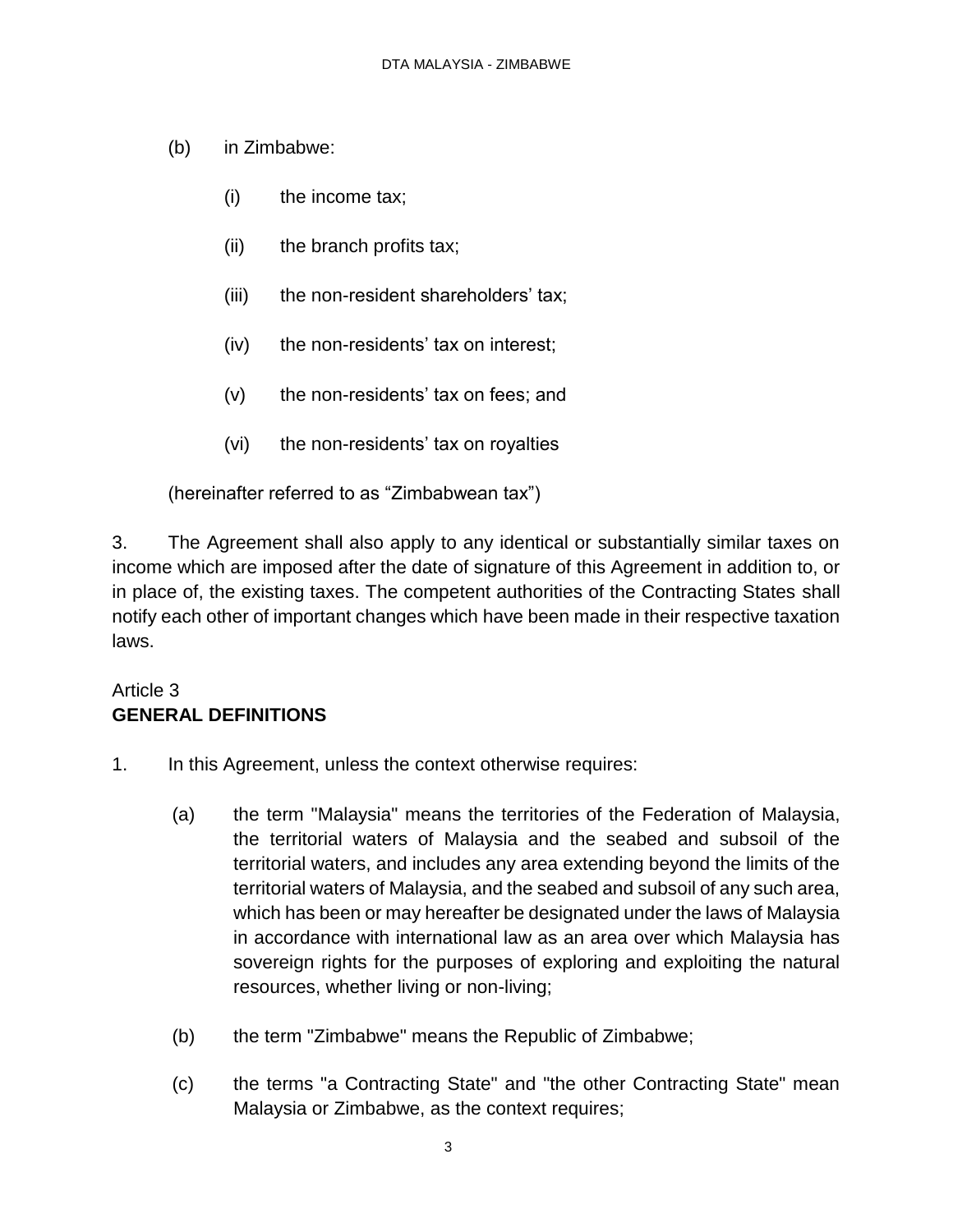- (d) the term "person" includes an individual, an estate, a trustee, a company and any other body of persons which is treated as an entity for tax purposes;
- (e) the term "company" means any body corporate or any entity which is treated as a body corporate for tax purposes;
- (f) the terms "enterprise of a Contracting State" and "enterprise of the other Contracting State" mean, respectively, an enterprise carried on by a resident of a Contracting State and an enterprise carried on by a resident of the other Contracting State;
- (g) the term "tax" means Malaysian tax or Zimbabwean tax, as the context requires;
- (h) the term "national" means:
	- (i) any individual possessing the citizenship of a Contracting State
	- (ii) any legal person, partnership, association and any other entity deriving its status as such from the laws in force in a Contracting State;
- (i) the term "international traffic" means any transport by a ship or aircraft operated by an enterprise of a Contracting State, except when the ship or aircraft is operated solely between places in the other Contracting State;
- (j) the term "competent authority" means:
	- (i) in the case of Malaysia, the Minister of Finance or his authorized representative; and

(ii) in the case of Zimbabwe, the Commissioner of Taxes or his authorized representative.

2. In the application of the Agreement by a Contracting State, any term not defined therein shall, unless the context otherwise requires, have the meaning which it has under the laws of that State concerning the taxes to which the Agreement applies.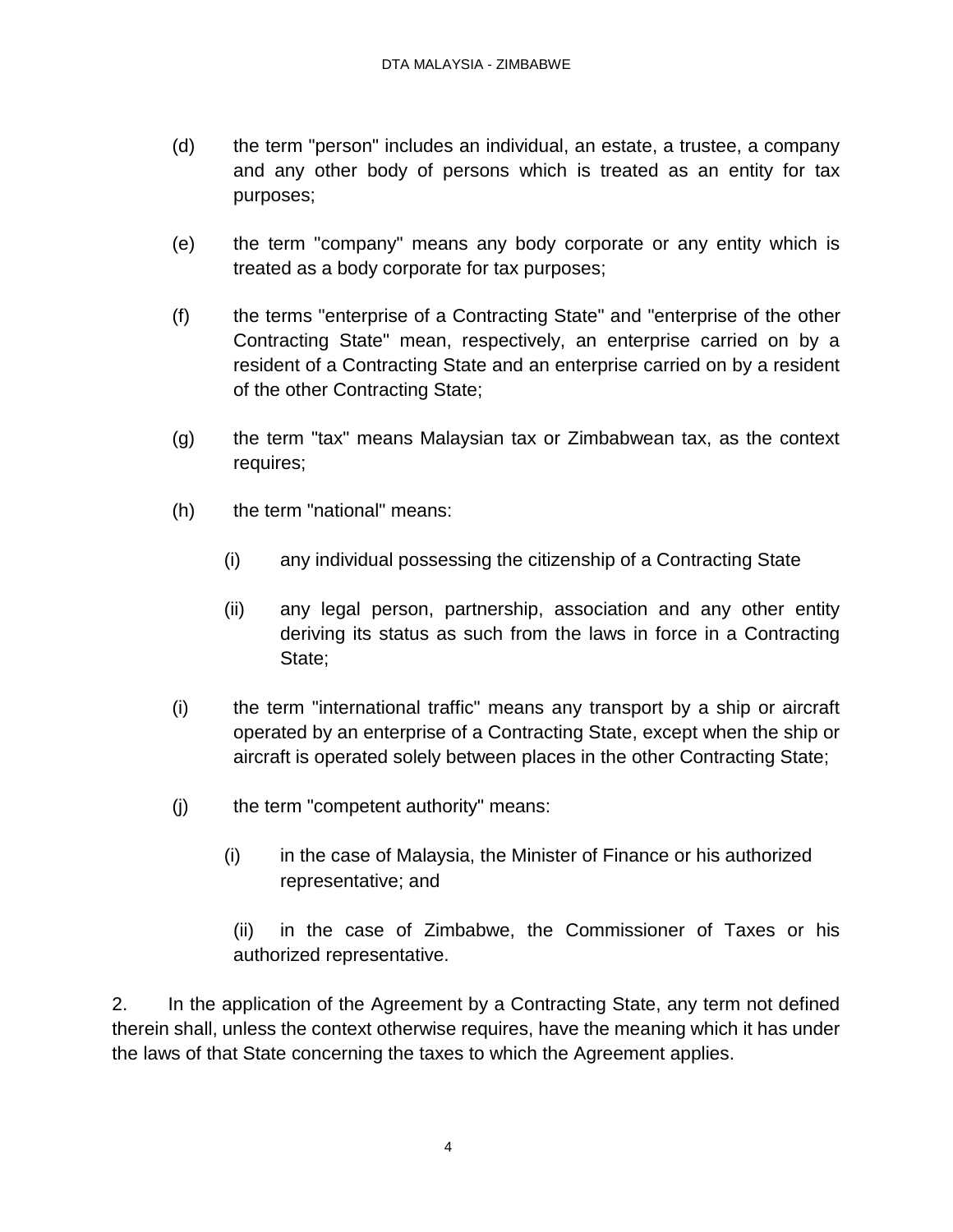## **Article 4 RESIDENT**

1. For the purposes of this Agreement, the term "resident of a Contracting State" means:

- (a) in the case of Malaysia, a person who is resident in Malaysia for the purposes of Malaysian tax; and
- (b) in the case of Zimbabwe, a person who is liable to tax by reason of his domicile, residence, place of management or any other criterion of a similar nature.

2. Where by reason of the provisions of paragraph 1 an individual is a resident of both Contracting States, then his status shall be determined in accordance with the following rules:

- (a) he shall be deemed to be a resident of the State in which he has a permanent home available to him. If he has a permanent home available to him in both States, he shall be deemed to be a resident of the State with which his personal and economic relations are closer (centre of vital interests);
- (b) if the State in which he has his centre of vital interests cannot be determined, or if he has not a permanent home available to him in either State, he shall be deemed to be a resident of the State in which he has an habitual abode;
- (c) if he has an habitual abode in both States or in neither of them, he shall be deemed to be a resident of the State of which he is a national;
- (d) if he is a national of both States or of neither of them, the competent authorities of the Contracting States shall settle the question by mutual agreement.

3. Where, by reason of the provisions of paragraph 1, a person other than an individual is a resident of both Contracting States, then it shall be deemed to be a resident of the State in which its place of effective management is situated.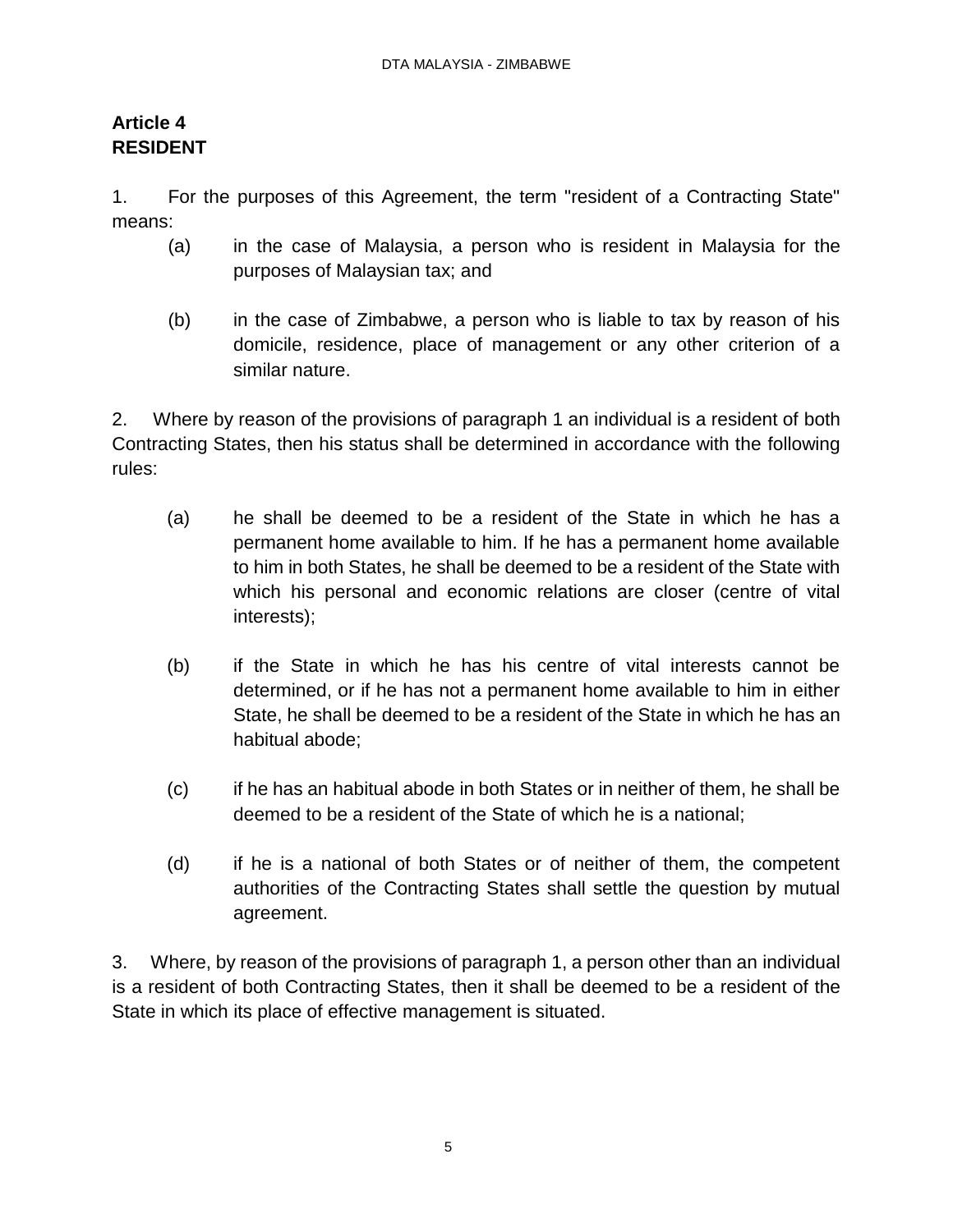#### Article 5 **PERMANENT ESTABLISHMENT**

1.For the purposes of this Agreement, the term "permanent establishment" means a fixed place of business through which the business of an enterprise is wholly or partly carried on.

2. The term "permanent establishment" shall include especially:

- (a) a place of management;
- (b) a branch;
- (c) an office;
- (d) a factory;
- (e) a workshop
- (f) a mine, an oil or gas well, a quarry or any other place of extraction of natural resources including timber or other forest produce;
- (g) a farm or planation; and
- (h) a building site or construction, installation or assembly project which exists for

more than 9 months.

- 3. The term "permanent establishment" shall be deemed not to include:
	- (a) the use of facilities solely for the purpose of storage, display or delivery of goods or merchandise belonging to the enterprise;
	- (b) the maintenance of a stock of goods or merchandise belonging to the enterprise solely for the purpose of storage, display or delivery;
	- (c) the maintenance of a stock of goods or merchandise belonging to the enterprise solely for the purpose of processing by another enterprise;
	- (d) the maintenance of a fixed place of business solely for the purpose of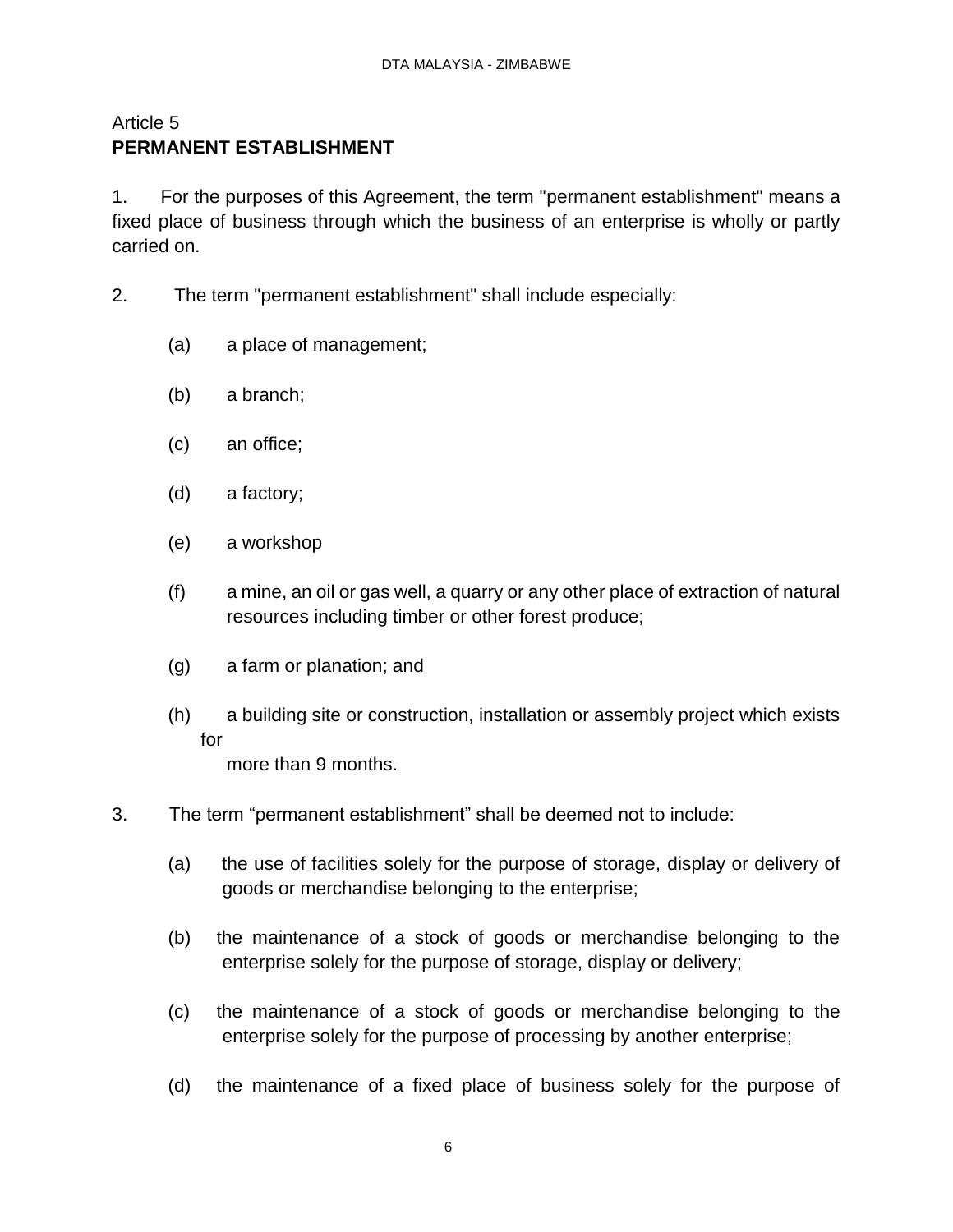purchasing goods or merchandise, or of collecting information, for the enterprise;

- (e) the maintenance of a fixed place of business solely for the purpose of carrying on, for the enterprise, any other activity of a preparatory or auxiliary character;
- (f) the maintenance of a fixed place of business solely for any combination of activities mentioned in subparagraphs (a) to (e) of this Article, provided that the overall activity of the fixed place of business resulting from this combination is of a preparatory or auxiliary character.

4. An enterprise of a Contracting State shall be deemed to have a permanent establishment in the other Contracting State if it carries on supervisory activities in that other State for more than 9 months in connection with a construction, installation or assembly project which is being undertaken in that other State.

5. A person (other than a broker, general commission agent or any other agent of an independent status to whom paragraph 6 applies) acting in a Contracting State on behalf of an enterprise of the other Contracting State shall be deemed to be a permanent establishment in the first-mentioned State, if :

- (a) he has, and habitually exercises in the first-mentioned State, an authority to conclude contracts in the name of the enterprise, unless his activities are limited to the purchase of goods or merchandise for the enterprise; or
- (b) he maintains in the first-mentioned State a stock of goods or merchandise belonging to the enterprise from which he regularly fills orders on behalf of the enterprise; or
- (c) he manufactures or processes in the first-mentioned State for the enterprise goods or merchandise belonging to the enterprise.

6. An enterprise of a Contracting State shall not be deemed to have a permanent establishment in the other Contracting State merely because it carries on business in independent status, where such persons are acting in the ordinary course of their business.

However, when the activities of such an agent are devoted wholly or almost wholly on behalf of that enterprise, he shall not be considered an agent of an independent status if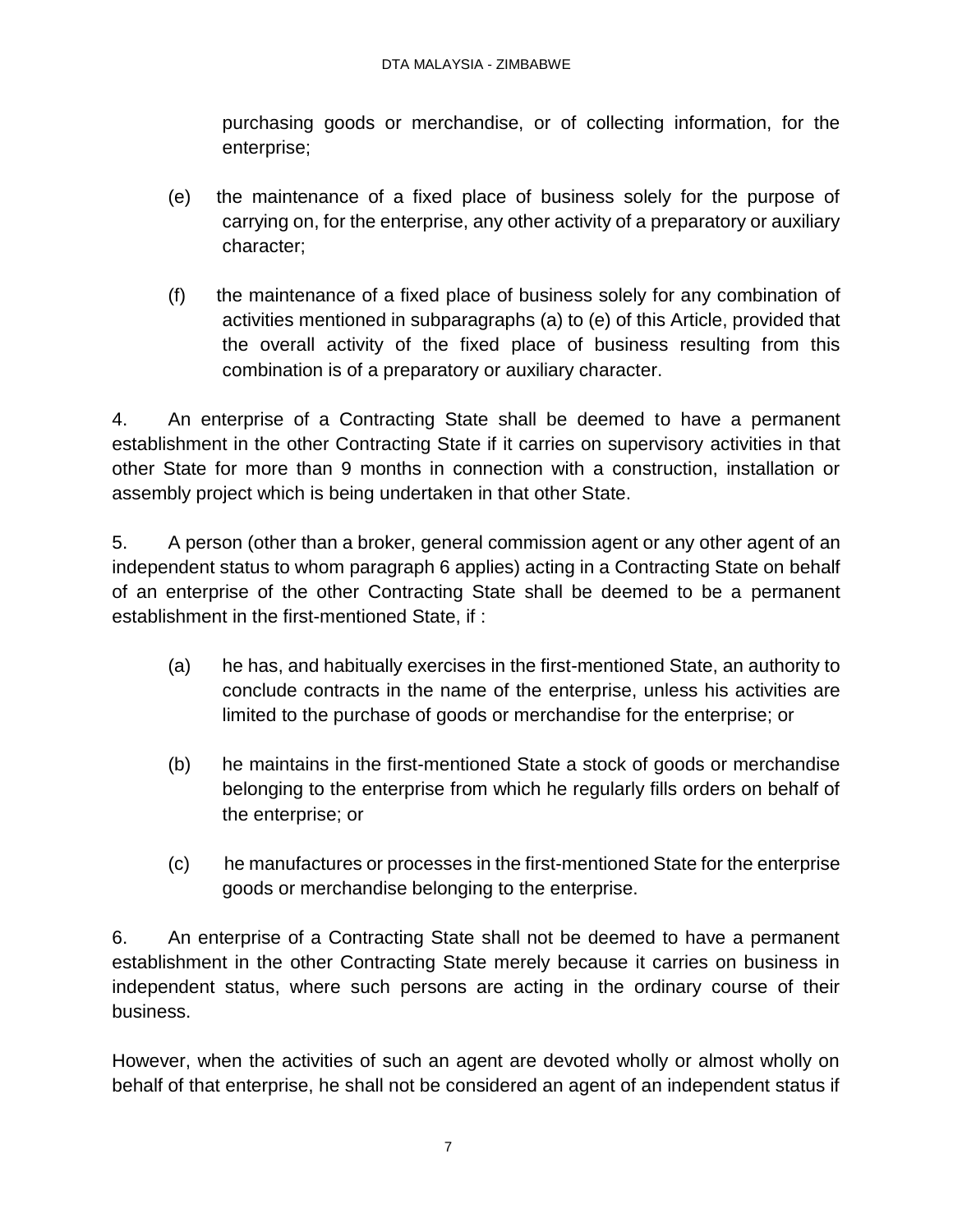the transactions between the agent and the enterprise were not made under arm's length conditions.

7. The fact that a company which is a resident of a Contracting State controls or is controlled by a company which is a resident of the other Contracting State, or which carries on business in that other State (whether through a permanent establishment or otherwise), shall not of itself constitute either company a permanent establishment or the other.

# Article 6 **INCOME FROM IMMOVABLE PROPERTY**

1. Income derived by a resident of a Contracting State from immovable property situated in the other Contracting State may be taxed in that other State.

2. For the purposes of this Agreement, the term "immovable property" shall be defined in accordance with the laws of the Contracting State in which the property in question is situated. The term shall in any case include property accessory to immovable property, livestock and equipment used in agriculture and forestry, rights to which the provisions of the general law respecting landed property apply, usufruct of immovable property and rights to variable or fixed payments as consideration for the working of, or the right to work, mineral deposits, oil or gas wells, quarries and other places of extracting of natural resources including timber or other forest produce. Ships, boats and aircraft shall not be regarded as immovable property.

3. The provisions of paragraph 1 shall apply to income derived from the direct use, letting, or use in any other form of immovable property.

4. The provisions of paragraphs 1 and 3 shall also apply to the income from immovable property of an enterprise and to income from immovable property used for the performance of independent personal services.

## Article 7 **BUSINESS PROFITS**

1. The profits of an enterprise of a Contracting State shall be taxable only in that State unless the enterprise carries on business in the other Contracting State through a permanent establishment situated therein. If the enterprise carries on business as aforesaid, the profits of the enterprise may be taxed in the other State but only on so much thereof as is attributable to that permanent establishment.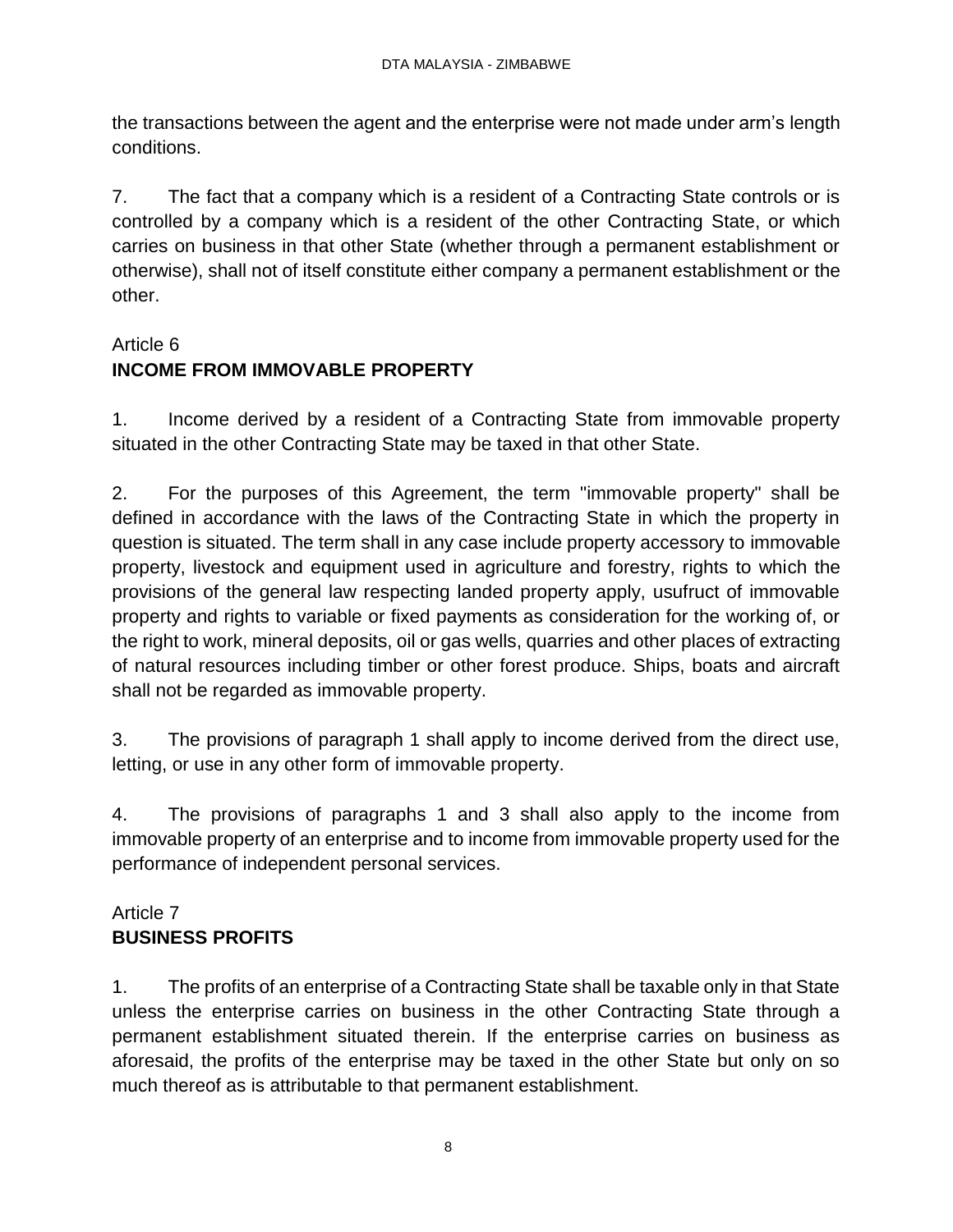2. Subject to the provisions of paragraph 3, where an enterprise of a Contracting State carries on business in the other Contracting State through a permanent establishment situated therein, there shall in each Contracting State be attributed to that permanent establishment the profits which it might be expected to make if it were a distinct and separate enterprise engaged in the same or similar activities under the same or similar conditions and dealing wholly independently with the enterprise of which it is a permanent establishment.

3. In determining the profits of a permanent establishment, there shall he allowed as deductions expenses including executive and general administrative expenses, which would be deductible if the permanent establishment were an independent enterprise, insofar as they are reasonably allocable to the permanent establishment, whether incurred in the State in which the permanent establishment is situated or elsewhere.

4. If the information available to the competent authority is inadequate to determine the profits to be attributed to the permanent establishment of an enterprise, nothing in this Article shall affect the application of any law of that State relating to the determination of the tax liability of a person by the exercise of a discretion or the making of an estimate by the competent authority, provided that the law shall be applied, so far as the information available to the competent authority permits, in accordance with the principle of this Article.

5. No profits shall be attributed to a permanent establishment by reason of the mere purchase by that permanent establishment of goods or merchandise for the enterprise.

6. For the purpose of the preceding paragraphs, the profits to be attributed to the permanent establishment shall be determined by the same method year by year unless there is a good and sufficient reason to the contrary.

7. Where profits include items of income which are dealt with separately in other Articles of this Agreement, then the provisions of those Articles shall not be affected by the provisions of this Article.

## Article 8 **SHIPPING AND AIR TRANSPORT**

1. Profits derived by an enterprise of a Contracting State from the operation of aircraft or ships in international traffic shall be taxable only in that State.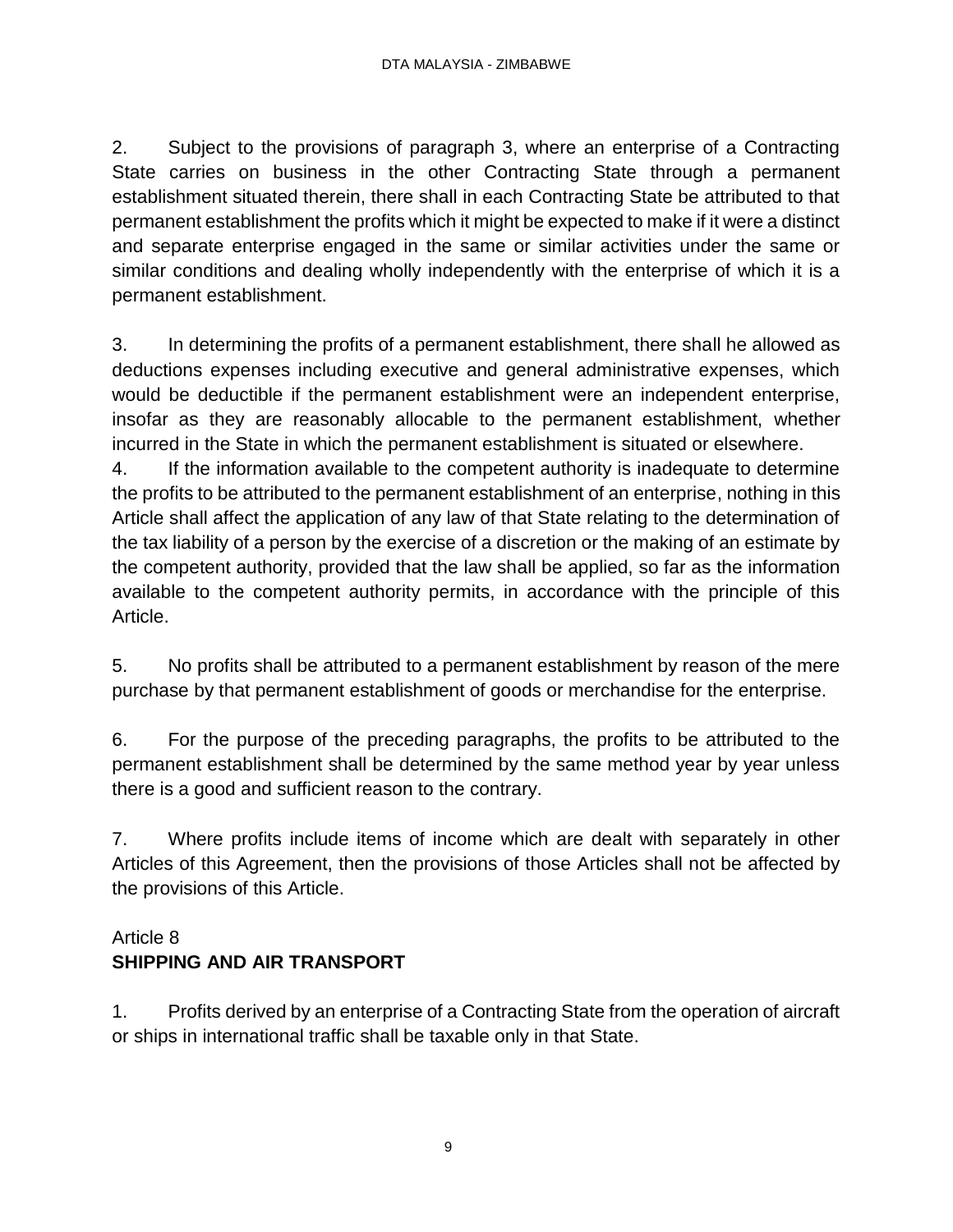2. Paragraph 1 shall also apply to the share of the profits from the operation of ships or aircraft derived by a resident of a Contracting State through participation in a pool, a joint business or an international operating agency.

#### Article 9 **ASSOCIATED ENTERPRISES**

Where:

- (a) an enterprise of a Contracting State participates directly or indirectly in the management, control or capital of an enterprise of the other Contracting State; or
- (b) the same persons participate directly or indirectly in the management, control or capital of an enterprise of a Contracting State and an enterprise of the other Contracting State;

and in either case conditions are made or imposed between the two enterprises in their commercial or financial relations which differ from those which would be made between independent enterprises, then any profits which would, but for those conditions, have accrued to one of the enterprises, but, by reason of those conditions, have not so accrued, may be included in the profits of that enterprise and taxed accordingly.

#### Article 10 **DIVIDENDS**

1. Dividends paid by a company which is a resident of a Contracting State to a resident of the other Contracting State may be taxed in that other State.

2. Dividends paid by a company which is a resident of Zimbabwe to a resident of Malaysia may be taxed in Zimbabwe in accordance with the laws of Zimbabwe but if the recipient is the beneficial owner of the dividends the tax so charged shall not exceed:

- (i) 10%of the gross amount of the dividens if the recipient is a company (other than a partnership) which holds directly at least 15% of the capital of the company paying the dividends;
- (ii) 20% of the gross amount of the dividends in all other cases.

3. Dividends paid by a company which is a resident of Malaysia to a resident of Zimbabwe who is the beneficial owner thereof shall be exempt from any tax in Malaysia which is chargeable on dividends in addition to the tax chargeable in respect of the income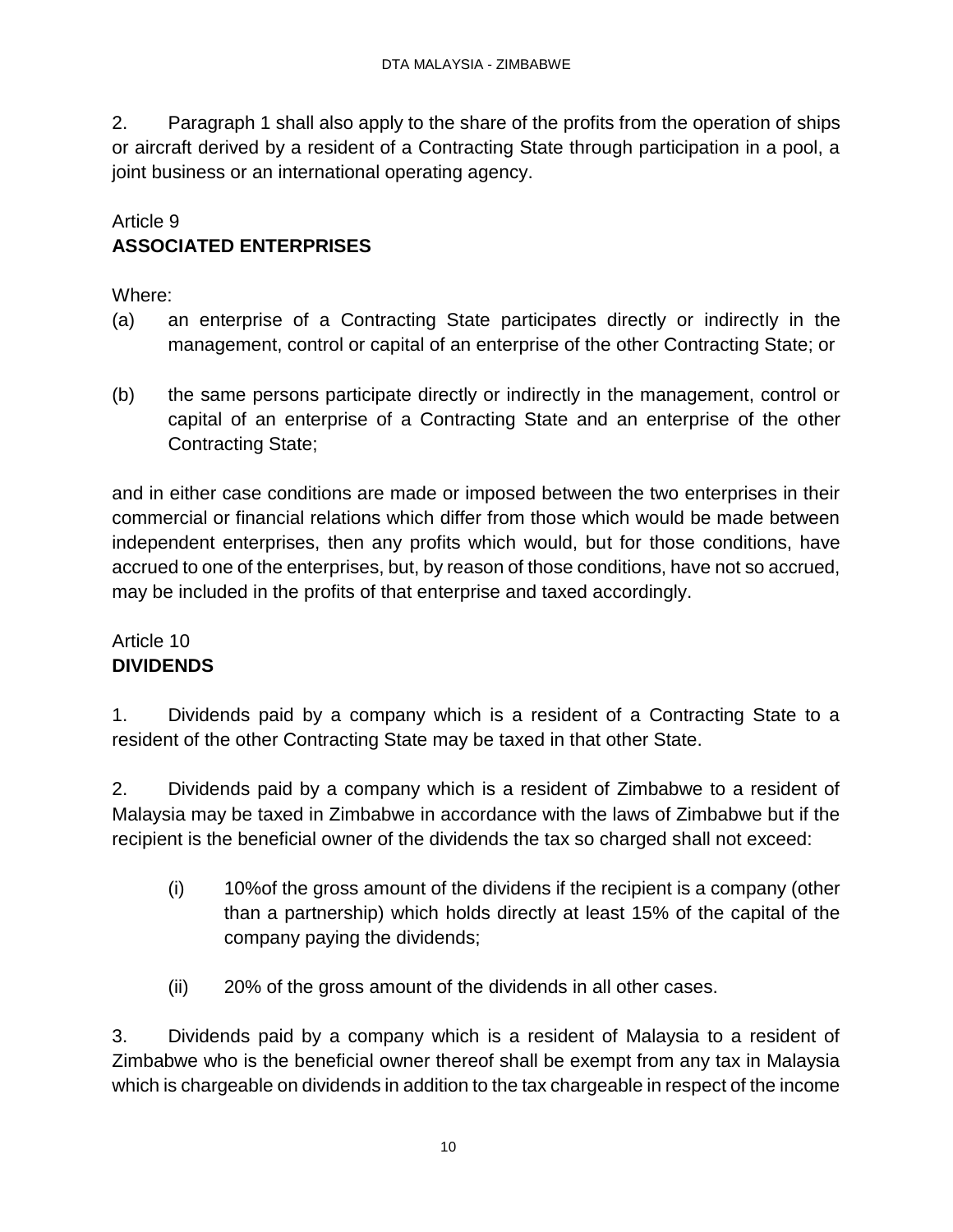of the company. Nothing in this paragraph shall affect the provisions of the Malaysian law under which the tax in respect of a dividend paid by a company which is a resident of Malaysia from which Malaysian tax has been, or has been deemed to be, deducted may be adjusted by reference to the rate of tax appropriate to the Malaysian year of assessment immediately following that in which the dividend was paid.

4. The term "dividends" as used in this Article means income from shares or other rights, not being debt-claims, participating in profits, as well as income from other corporate rights which is subjected to the same taxation treatment as income from shares by the laws of the State of which the company making the distribution is a resident.

5. The provisions of paragraphs 1, 2 and 3 shall not apply if the beneficial owner of the dividends, being a resident of a Contracting State, carries on business in the other Contracting State, of which the company paying the dividends is a resident, through a permanent establishment situated therein, and the holding in respect of which the dividends are paid is effectively connected with such permanent establishment. In such a case, the provisions of Article 7 shall apply.

6. Where a company which is a resident of a Contracting State derives income or profits from the other Contracting State, that other State may not impose any tax on the dividends paid by the company to persons who are not residents of that other State, or subject the company's undistributed profits to a tax on undistributed profits, even if the dividends paid or the undistributed profits consist wholly or partly of income or profits arising in such other State.

## Article 11 **INTEREST**

1. Interest arising in a Contracting State and paid to a resident of the other Contracting State may be taxed in that other State.

2. However, such interest may be taxed in the Contracting State in which it arises, and according to the laws of that State, but if the recipient is the beneficial owner of the interest, the tax so charged shall not exceed 10% of the gross amount of the interest.

3. Notwithstanding the provisions of paragraph 2, interest to which a resident of Zimbabwe is beneficially entitled shall be exempt from Malaysian tax if the loan or other indebtedness in respect of which the interest is paid is an approved loan as defined in section 2(1) of the Income Tax Act, 1967 of Malaysia.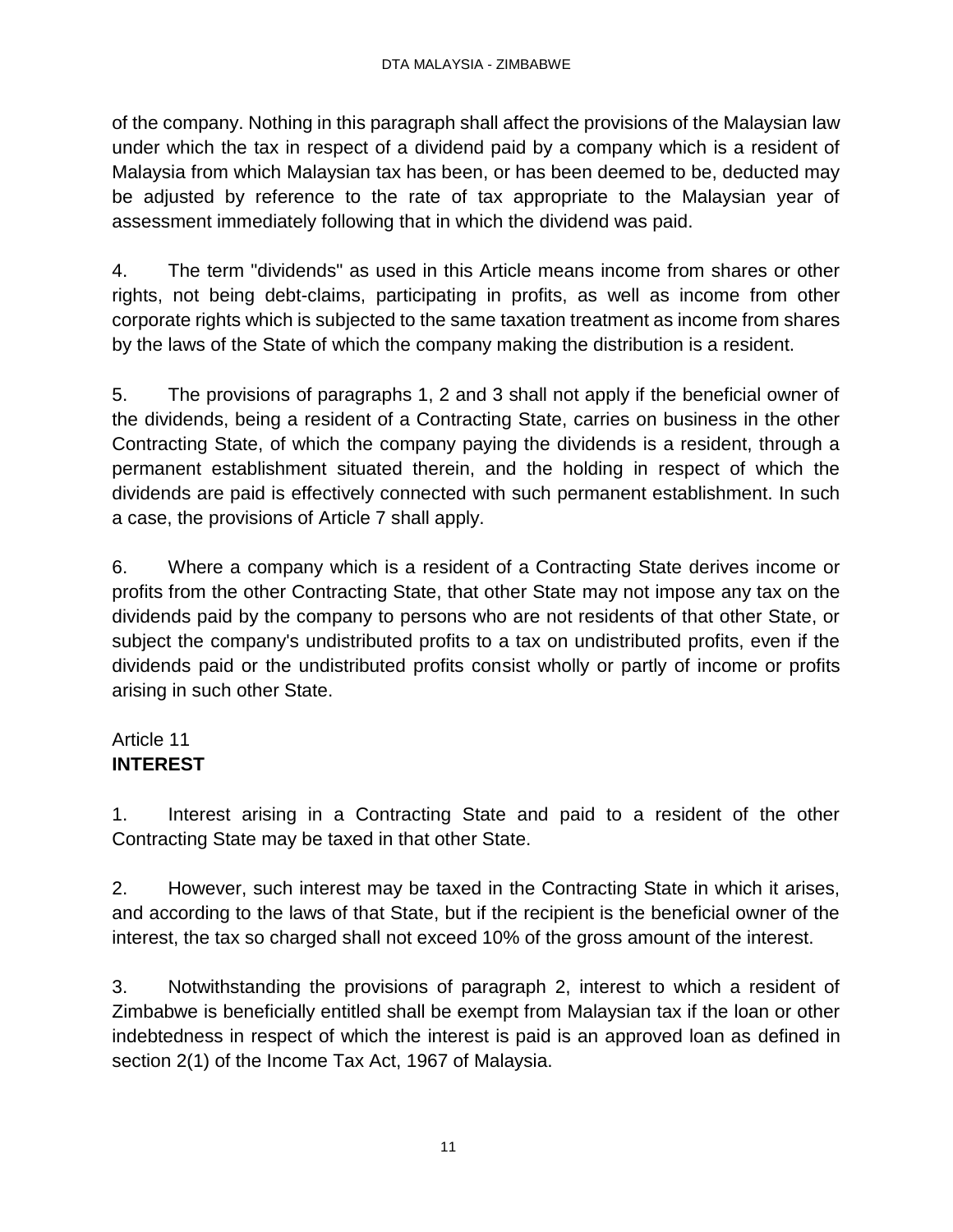4. Notwithstanding the provisions of paragraphs 2 and 3, the Government of a Contracting State shall be exempt from tax in the other Contracting State in respect of interest derived by the Government from that other State.

- 5. For the purpose of paragraph 4, the term "Government":
	- (a) in the case of Malaysia means the Malaysia and shall include:
		- (i) the government of the States;
		- (ii) local authorities;
		- (iii) statutory bodies;
		- (iv) the Bank Negara Malaysia; and
		- (v) such institutions, the capital of which is wholly owned by the Government of Malaysia or the governments of the States, or the local authorities or the statutory bodies, as may be agreed upon from time to time between the competent authorities of the Contracting States;
	- (b) in the case of Zimbabwe means the Government of Zimbabwe and shall include:
		- (i) local authorities;
		- (ii) statutory corporations;
		- (iii) the Reserve Bank of Zimbabwe; and
		- (iv) such institutions, the capital of which is wholly owned by the Government of Malaysia or the local authorities or the statutory corporations, as may be agreed upon from time to time between the competent authorities of the Contracting States.

6. The term "interest" as used in this Article means income from debt-claims of every kind, whether or not secured by mortgage, and whether or not carrying a right to participate in the debtor's profits, and in particular, income from government securities and income from bonds and debentures.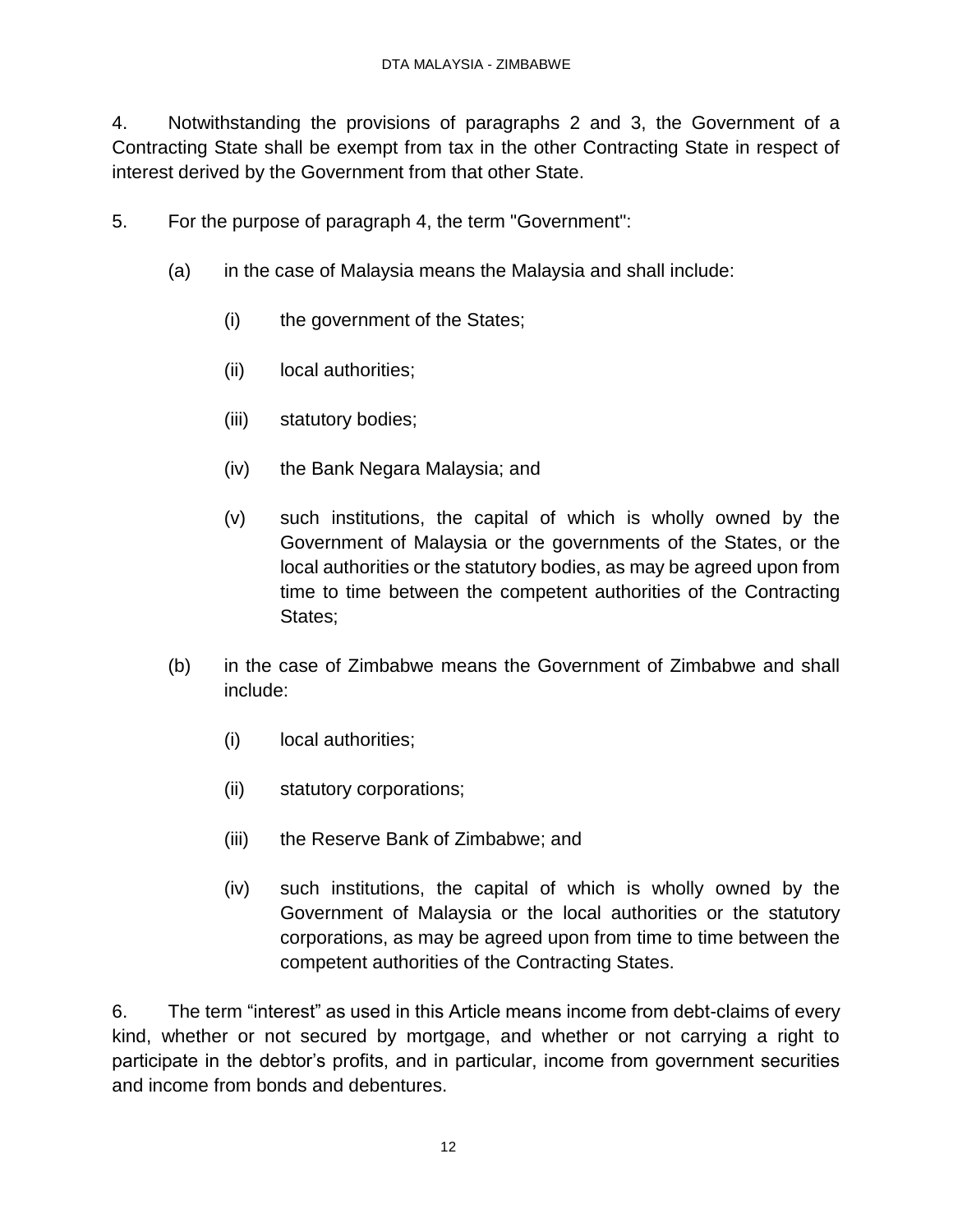7. The provisions of paragraphs 1, 2 and 3 shall not apply if the beneficial owner of the interest, being a resident of a Contracting State, carries on business in the other Contracting States in which the interest arises, through a permanent establishment situated therein, and the debt-claim in respect of which the interest is paid is effectively connected with such permanent establishment. In such a case, the provisions of Article 7 shall apply.

8. Interest shall be deemed to arise in a Contracting State when the payer is that State itself, a political subdivision, a local authority or a statutory body thereof, or a resident of that State. Where, however, the person paying the interest, whether he is a resident of a Contracting State or not, has in a Contracting State a permanent establishment in connection with which the indebtedness on which the interest is paid was incurred, and such interest is borne by such permanent establishment, then such interest shall be deemed to arise in the State in which the permanent establishment is situated.

9. Where, by reason of a special relationship between the payer and the beneficial owner or between both of them and some other person, the amount of the interest paid, having regard to the debt- claim for which it is paid, exceeds the amount which would have been agreed upon by the payer and the beneficial owner in the absence of such relationship, the provisions of this Article shall apply only to the last-mentioned amount. In such case, the excess part of the payments shall remain taxable according to the laws of each Contracting State, due regard being had to the other provisions of this Agreement.

## Article 12 **ROYALTIES**

1. Royalties arising in a Contracting State and paid to a resident of the other Contracting State may be taxed in that other State.

2. However, such royalties may also be taxed in the Contracting State in which they arise, and according to the laws of that State, but if the recipient is the beneficial owner of the royalties, the tax so charged shall not exceed 10% of the gross amount of the royalties.

3. The term "royalties" as used in this Article means payments of any kind received as a consideration for: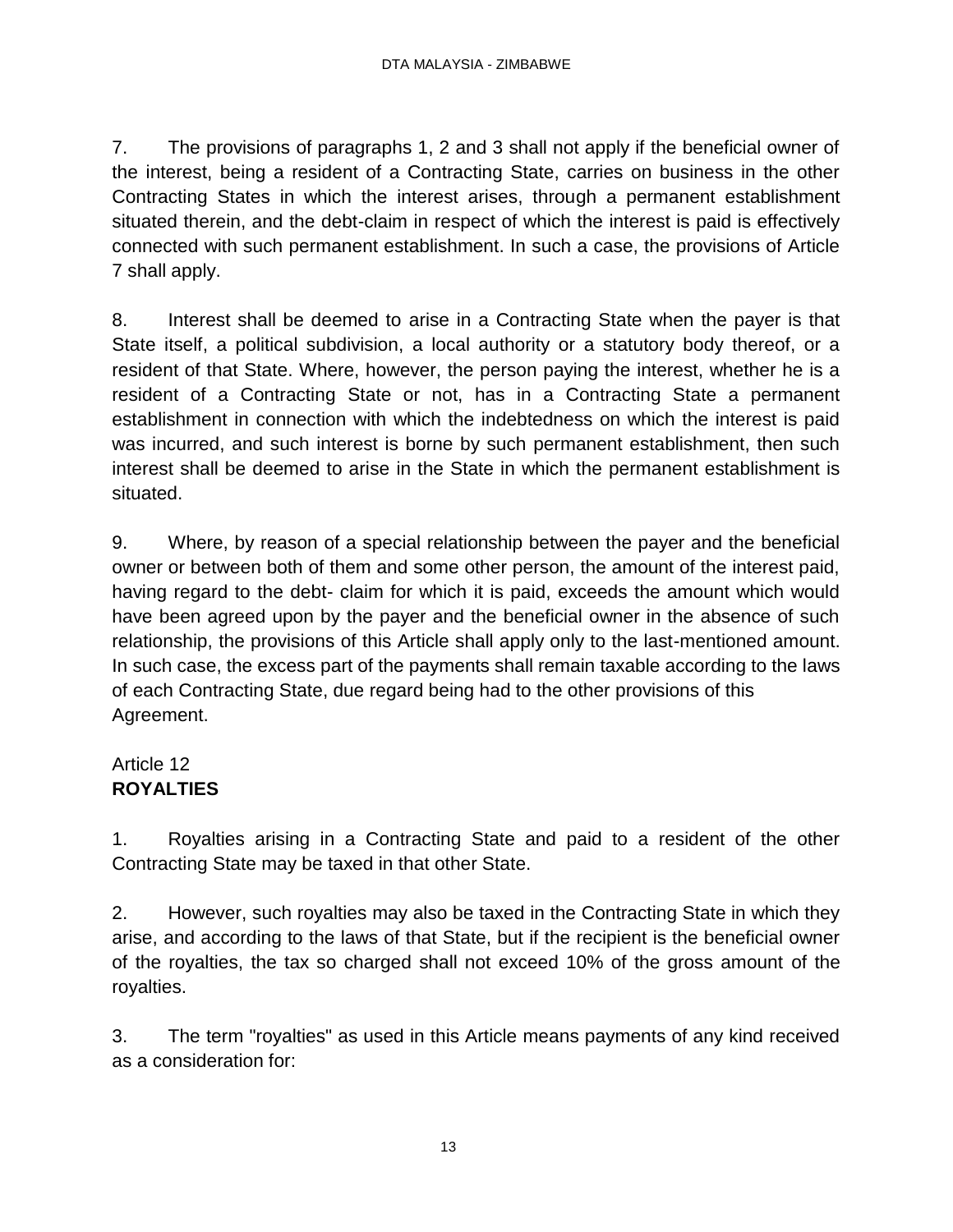- (a) the use of, or the right to use, any patent, trade mark, design or model, plan, secret formula or process, or any copyright of scientific work, or for the use of, or the right to use, industrial, commercial, or scientific equipment, or for information concerning industrial, commercial or scientific experience;
- (b) the use of, or the right to use, cinematography films, or tapes for radio or television broadcasting, any copyright of literary or artistic work.

4. The provisions of paragraphs 1 and 2 shall not apply if the beneficial owner of the royalties, being a resident of a Contracting State, carries on business in the other Contracting State in which the royalties arise through a permanent establishment situated therein, and the right or property in respect of which the royalties are paid is effectively connected with such permanent establishment. In such a case, the provisions of Article 7 shall apply.

5. Royalties shall be deemed to arise in a Contracting State when the payer is that State itself, a political subdivision, a local authority or a statutory body thereof, or a resident of that State. Where, however, the person paying such royalties, whether he is a resident of a Contracting State or not, has in a Contracting State a permanent establishment in connection with which the obligation to pay the royalties was incurred, and such royalties are borne by such permanent establishment, then such royalties shall be deemed to arise in the State in which the permanent establishment is situated.

6. Where, by reason of a special re g State, due regard being had to the other provisions of this Agreement.

## Article 13 **TECHNICAL FEES**

1. Notwithstanding the provisions of Article 15, technical fees derived from one of the Contracting States by a resident of the other Contracting State who is the beneficial owner thereof and is subject to tax in that other State in respect thereof may be taxed in the firstmentioned Contracting State at a rate not exceeding 10% of the gross amount of the technical fees.

2. The term "technical fees" as used in the Article means payments of any kind to any person, other than to an employee of the person making the payments, in consideration for any services of a technical, managerial or consultancy nature.

3. The provisions of paragraph 1 of this Article shall not apply if the beneficial owner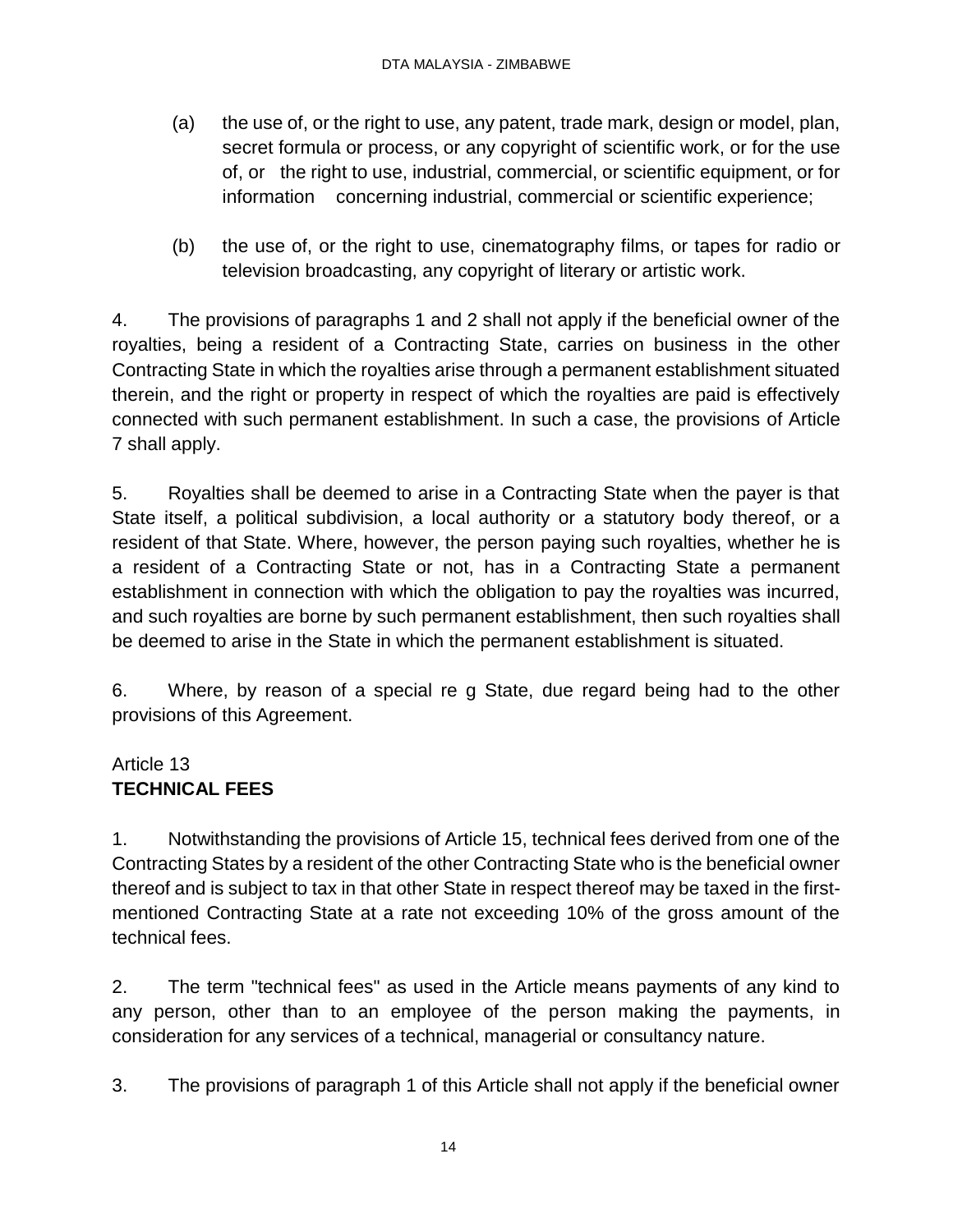of the technical fees, being a resident of a Contracting State, carries on business in the other Contracting estate in which the technical fees arise, through a permanent establishment situated therein, or performs in that other State independent personal services, and the technical fees are effectively connected with such permanent establishment or such services. In such case, the provisions of Article 7 or Article 15, as the case may be, shall apply.

4. Technical fees shall be deemed to arise in a Contracting State when the payer is that State itself, a political subdivision, a local authority or a statutory body thereof, or a resident of that State. Where, however, the person paying the technical fees, whether he is a resident of a Contracting State or not, has in a Contracting State a permanent establishment in connection with which the obligation to pay the technical fees was incurred, and such technical fees are borne by such permanent establishment, then such technical fees shall be deemed to arise in the Contracting State in which the permanent establishment is situated.

5. Where, by reason of a special relationship between the payer and the beneficial owner or between both of them and some other person, the amount of the technical fees paid exceeds, for whatever reason, the amount which would have been agreed upon by the payer and the beneficial owner in the absence of such relationship, the provisions of this Article shall apply only to the last-mentioned amount. In such case, the excess part of the payments shall remain taxable according to the law of each Contracting State, due regard being had to the other provisions of this Agreement.

#### Article 14

## **GAINS FROM THE ALIENATION OF PROPERTY**

1. Gains from the alienation of immovable property, as defined in paragraph 2 of Article 6, may be taxed in the Contracting State in which such property is situated.

2. Gains from the alienation of movable property forming part of the business property of a permanent establishment which an enterprise of a Contracting State has in the other Contracting State or of movable property available to a resident of a Contracting State in the other Contracting State for the purpose of performing professional services referred to in Article 15, including such gains from the alienation of such a permanent establishment (alone or together with the whole enterprise) may be taxed in that other State. However, gains from the alienation of ships or aircraft operated by an enterprise of a Contracting State in international traffic and movable property pertaining to the operation of such ships or aircraft shall be taxable only in the State of which the enterprise is a resident.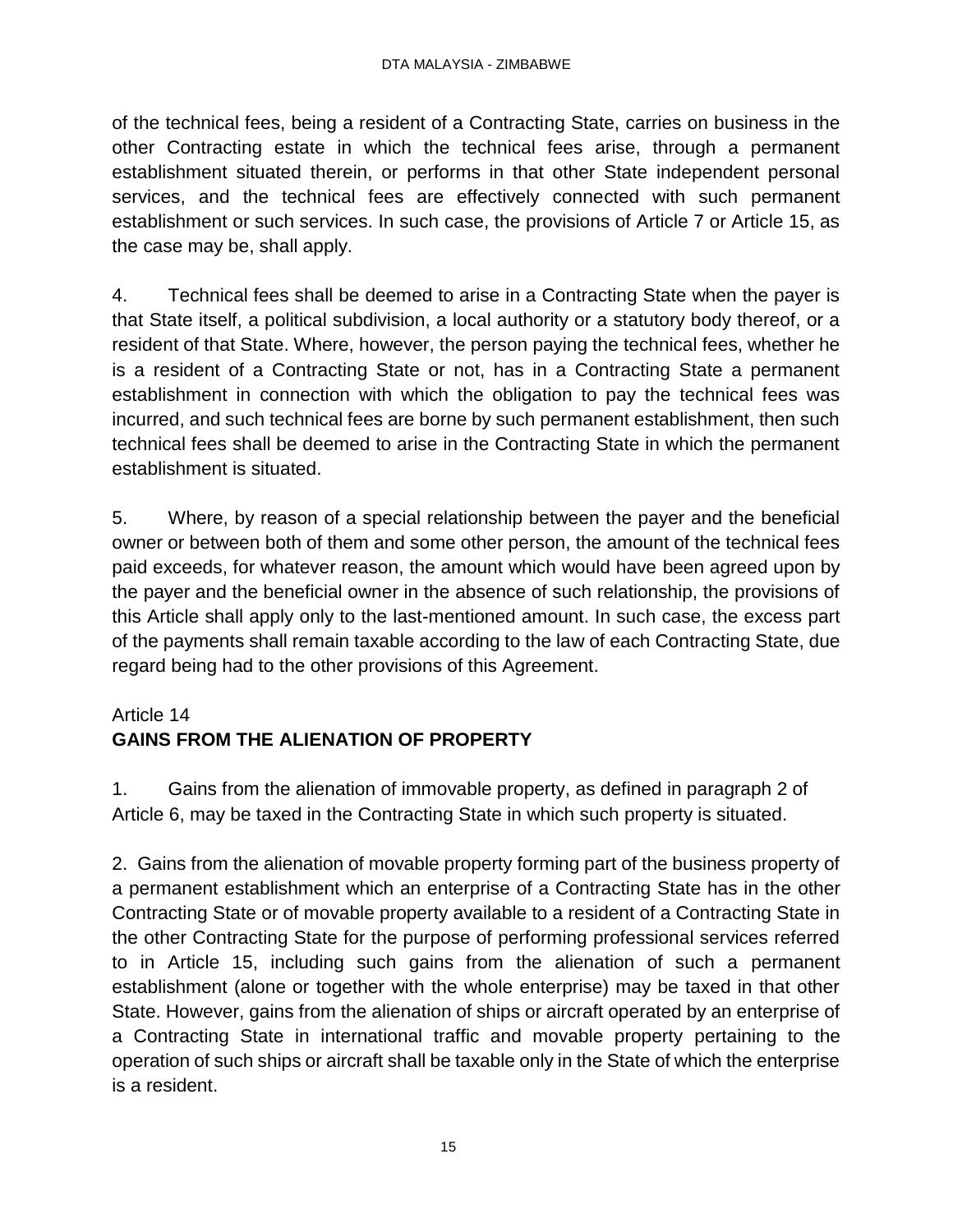3. Gains from the alienation of any property or assets, other than those mentioned in paragraphs 1 and 2 of this Article, shall be taxable only in the Contracting State of which the alienator is a resident.

## Article 15 **INDEPENDENT PERSONAL SERVICES**

1. Income derived by a resident of a Contracting State in respect of professional services or other independent activities of a similar character shall he taxable only in that State. However, in the following circumstances such income may be taxed in the other Contracting State:

- (a) if his stay in the other State is for a period or periods amounting to or exceeding in the aggregate 183 days in the year of assessment concerned; or
- (b) if the remuneration for his services in the other State is either derived from residents of that State or borne by a permanent establishment which a person not resident in that State has in that State and which, in either case, exceeds an amount which is equivalent to US 5,000 dollars in the year of assessment concerned, notwithstanding that his stay in that State is for a period or periods amounting to less than 183 days during that year of assessment.

2. The term "professional services" includes especially independent scientific, literary, artistic, educational or teaching activities as well as the independent activities of physicians, lawyers, engineers, architects, dentists and accountants.

#### Article 16 **DEPENDENT PERSONAL SERVICES**

1. Subject to the provisions of Articles 17, 19, 20, and 21, salaries, wages and other similar remuneration derived by a resident of a Contracting State in respect of an employment shall be taxable only in that State unless the employment is exercised in the other Contracting State. If the employment is so exercised, such remuneration as is derived therefrom may be taxed in that other State.

2. Notwithstanding the provisions of paragraph 1, remuneration derived by a resident of a Contracting State in respect of an employment exercised in the other Contracting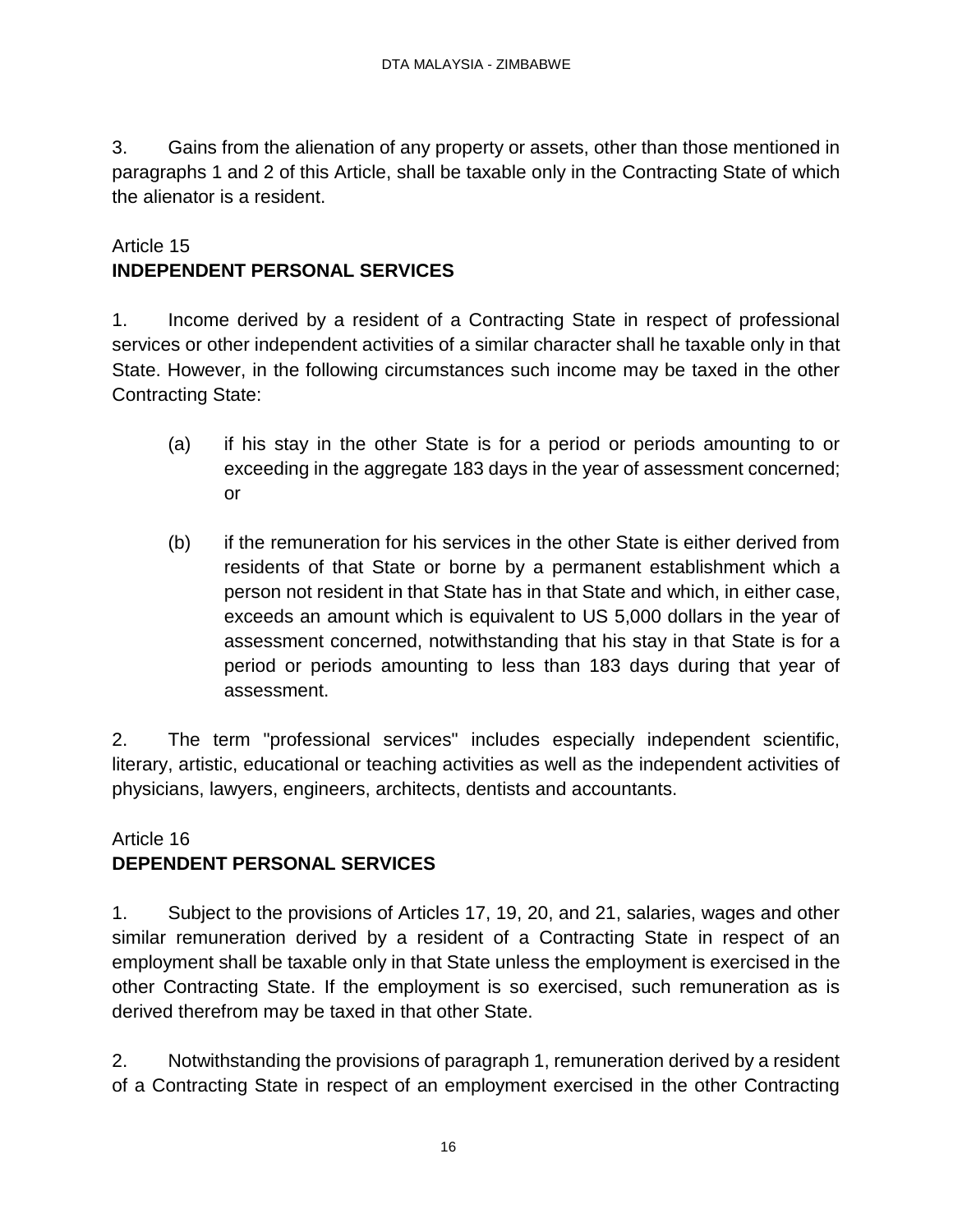State shall be taxable only in the first-mentioned State if:

- (a) the recipient is present in the other Contracting State for a period or periods not exceeding in the aggregate 183 days in the year of assessment concerned; and
- (b) the remuneration is paid by, or on behalf of, an employer who is not a resident of the other State; and
- (c) the remuneration is not borne by a resident or a permanent establishment which the employer has in the other State.

3. Notwithstanding the preceding provisions of this Article, remuneration in respect of an employment exercised abroad a ship or aircraft operated in international traffic by an enterprise of a Contracting State may be taxed in that State.

## Article 17 **DIRECTORS' FEES**

Directors' fees and similar payments derived by a resident of a Contracting State in his capacity as a member of the board of directors of a company which is a resident of the other Contracting State, may be taxed in that other State.

## Article 18 **ARTISTES AND ATHLETES**

1. Notwithstanding the provisions of Articles 15 and 16, income derived by a resident of a Contracting State as an entertainer, such as a theatre, motion picture, radio or television artiste, or a musician, or as an athlete, from his personal activities as such exercised in the other Contracting State, may be taxed in that other State.

2. Where income in respect of personal activities exercised by an entertainer or an athlete in his capacity as such accrues not to the entertainer or athlete himself but to another person, that income may, notwithstanding the provisions of Articles 7, 15 and 16, be taxed in the Contracting State in which the activities of the entertainer or athlete are exercised.

3. The provisions of paragraphs 1 and 2 shall not apply to remuneration or profits derived from activities exercised in a Contracting State if the visit to that State is directly or indirectly supported wholly or substantially from the public funds of the other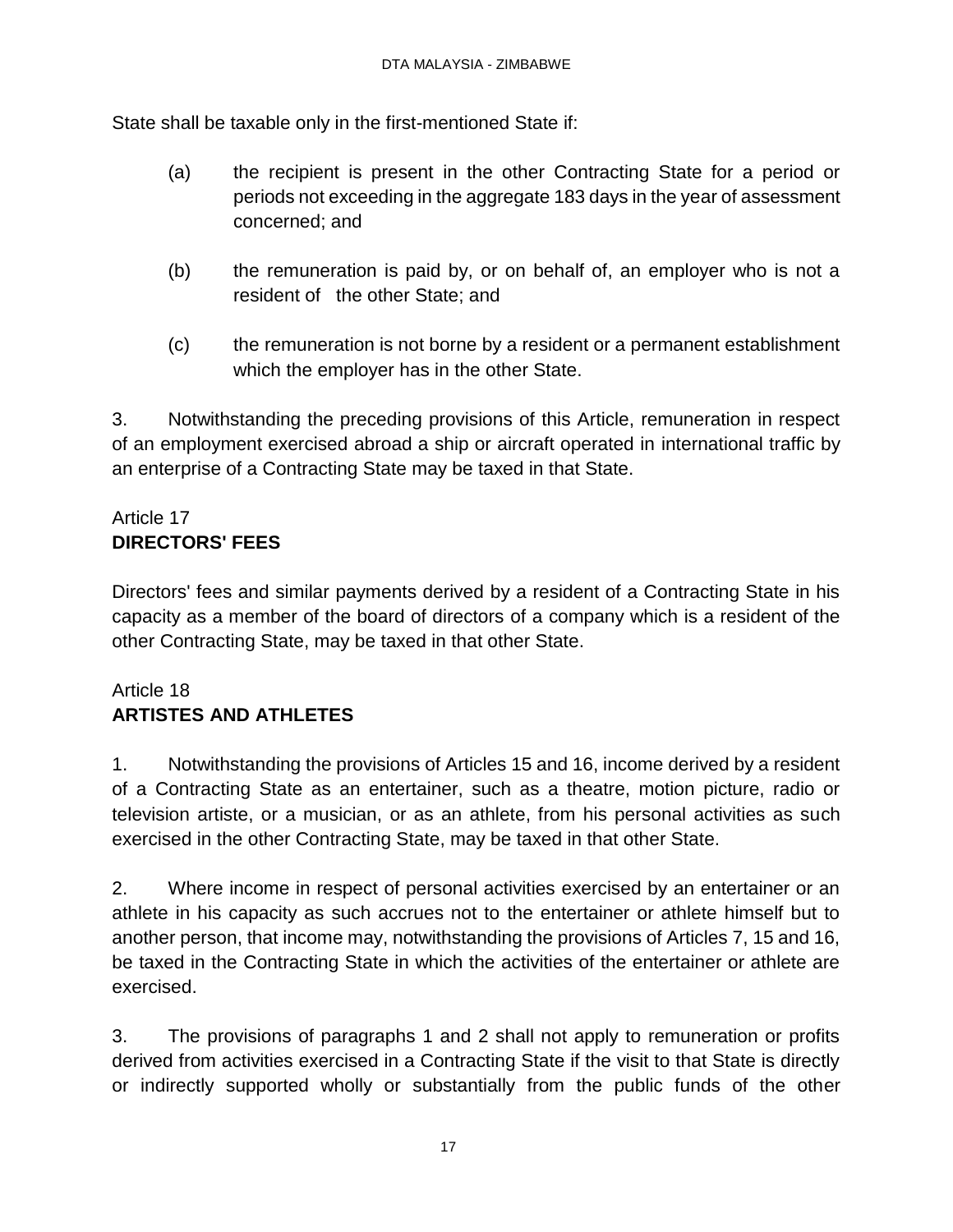Contracting State, a political subdivision, a local authority or a statutory body thereof.

## Article 19 **PENSION AND ANNUITIES**

1. Subject to the provisions of paragraph 2 of Article 20, any pensions and other similar remuneration for past employment or any annuity arising in a Contracting State and paid to a resident of the other Contracting State shall be taxable only in that other State.

2. The term "annuity" includes a stated sum payable periodically at stated times, during life or during a specified or ascertainable period of time, under an obligation to make the payments in return for adequate and full consideration in money or money's worth.

#### Article 20 **GOVERNMENT SERVICE**

- 1. (a) Remuneration, other than a pension, paid by a Contracting State or a political subdivision or a local authority or a statutory body thereof to any individual in respect of services rendered to that State or political subdivision or a local authority or statutory body thereof shall be taxable only in that State.
	- (b) However, such remuneration shall be taxable only in the other Contracting State if the services are rendered in that other State and the recipient is a resident of that other State who:
		- (i) is a national of that State; or
		- (ii) did not become a resident of that state solely for the purpose of performing the services.
- 2. (a) Any pension paid by, or out of funds created by, a political subdivision or a local authority or a statutory body thereof to any individual in respect of services rendered to that State, political subdivision, local authority or statutory body thereof shall be taxable only in that State.
	- (b) For the purposes of this paragraph any pension paid out of the Central African Pension Fund and subject to tax under the law of Zimbabwe shall be treated as if it were a pension paid by, or out of funds created by, Zimbabwe.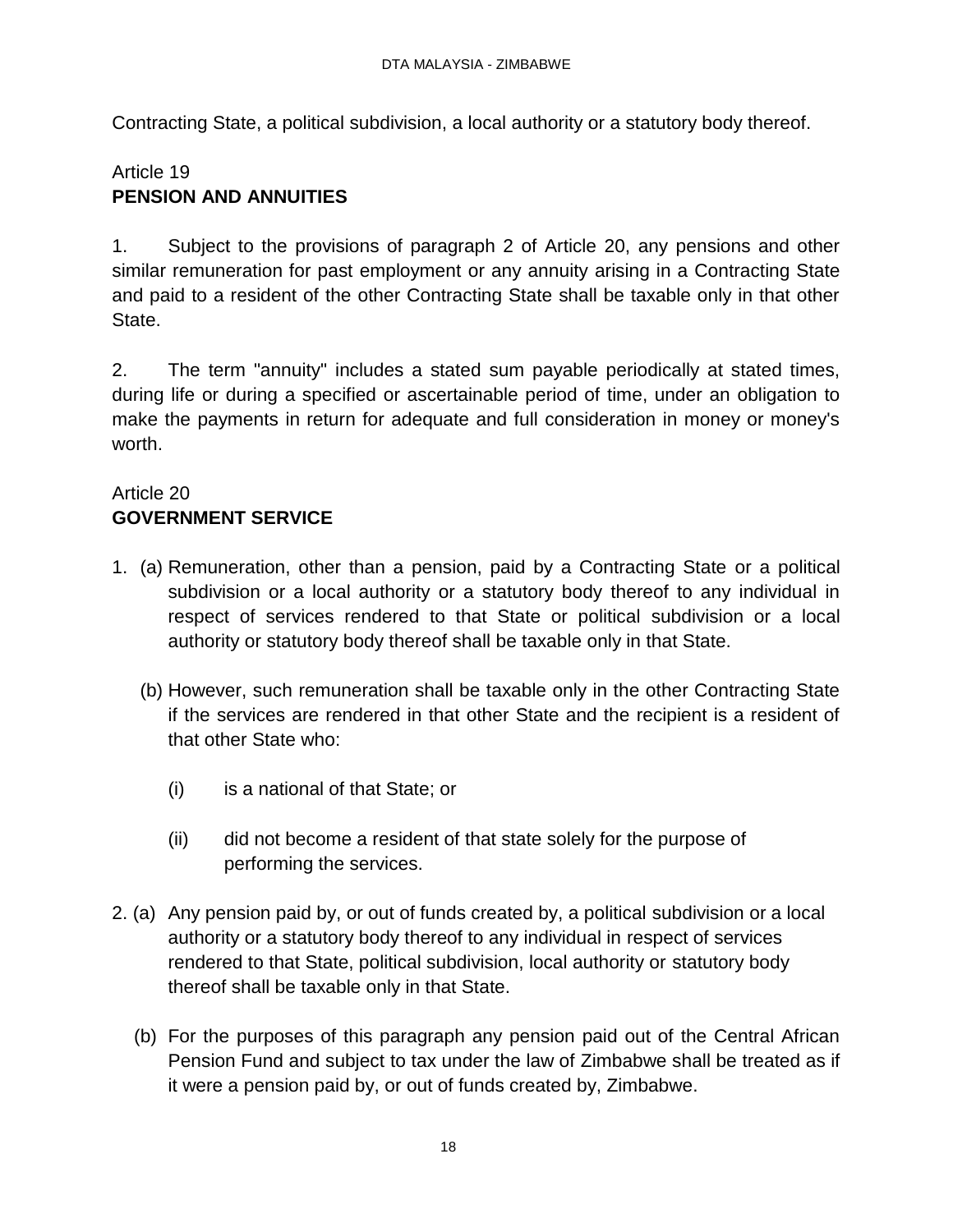3. The provisions of Articles 16, 17 and 19 shall apply to remuneration or pensions in respect of services rendered in connection with any trade or business carried on by a Contracting State, a political subdivision or a local authority or a statutory body thereof.

## Article 21 **STUDENTS AND TRAINEES**

An individual who is a resident of a Contracting State immediately before making a visit to the other Contracting State and is temporarily present in the other State solely:

- (a) as a student at a recognized university, college, school or other similar recognized educational institution in that other State.
- (b) as a business or technical apprentice; or
- (c) as a recipient of a grant, allowance or award for the primary purpose of study, research or training from the Government of either State or from a scientific, educational, religious or charitable organization or under a technical assistance programme entered into by the Government of either State;

shall be exempt from tax in that other State on:

- (i) all remittances from abroad for the purposes of his maintenance, education, study, research or training;
- (ii) the amount of such grant, allowance or award; and
- (iii) any remuneration not exceeding an amount which is equivalent to US 2,500 dollars per annum in respect of services in that other State provided the services are performed in connection with his study, research or training or are necessary for the purposes of his maintenance

# Article 22 **TEACHERS AND RESEARCHERS**

1. An individual who is a resident of a Contracting State immediately before making a visit to the other Contracting State, and who, at the invitation of any university, college or other similar educational institution, visits that other State for a period not exceeding two years solely for the purpose of teaching or research or both at such educational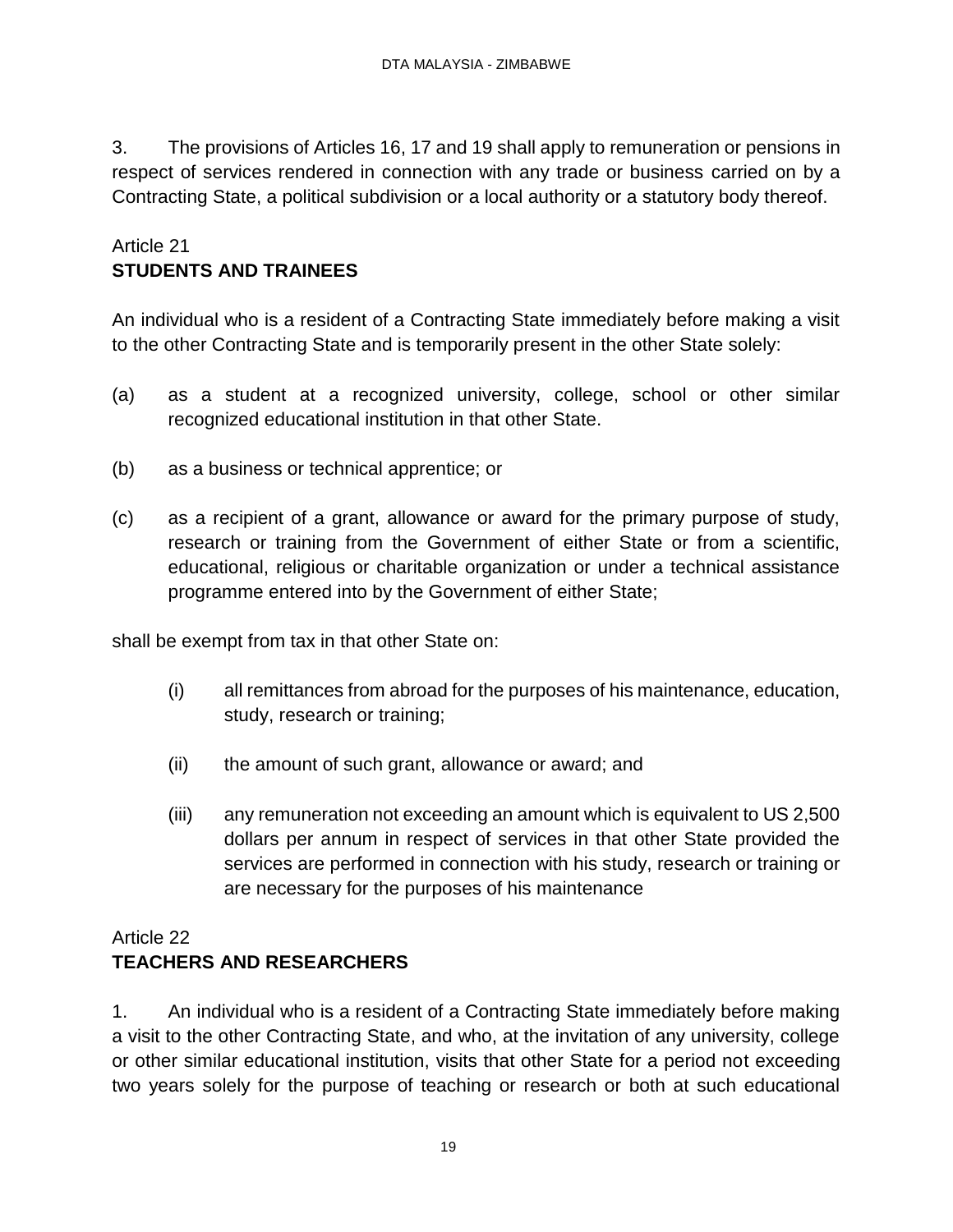institution shall be exempt from tax in that other State on any remuneration for such teaching or research which is subject to tax in the first-mentioned Contracting State.

2. This Article shall not apply to income from research if such research is undertaken primarily for the private benefit of a specific person or persons.

# Article 23 **INCOME NOT EXPRESSLY MENTIONED**

Items of income of a resident of a Contracting State which are not expressly mentioned in the foregoing Articles of this Agreement shall be taxable only in that Contracting State except that if such income is derived from sources in the other Contracting State, it may also be taxed in that other State.

#### Article 24 **ELIMINATION OF DOUBLE TAXATION**

1. Subject to the laws of Malaysia regarding the allowance as a credit against Malaysian tax of tax payable in any country other than Malaysia, Zimbabwean tax payable under the laws of Zimbabwe and in accordance with this Agreement by a resident of Malaysia in respect of income derived from Zimbabwe shall be allowed as a credit against Malaysian tax payable in respect of that income. Where such income is a dividend paid by a company which is a resident of Zimbabwe to a company which is a resident of Malaysia and which owns not less than 15% of the voting shares of the company paying the dividend, the credit shall take into account Zimbabwean tax payable by that company in respect of its income out of which the dividend is paid. The credit shall not, however, exceed that part of the Malaysian tax, as computed before the credit is given, which is appropriate to such item of income.

2. Subject to the laws of Zimbabwe regarding the allowance as a credit against Zimbabwe tax of the tax payable in a territory outside Zimbabwe (which shall not affect the general principle hereof), Malaysian tax payable, whether directly or by deduction, in respect of taxable income or chargeable gains from sources within Malaysia shall be allowed as a credit against any Zimbabwean tax computed by reference to the same taxable income or chargeable gains by reference to which the Malaysian tax is computed.

3. For the purposes of paragraph 2, the term "Malaysian tax payable" shall be deemed to include:

(a) in respect of dividends received from a company which is a resident of Malaysia,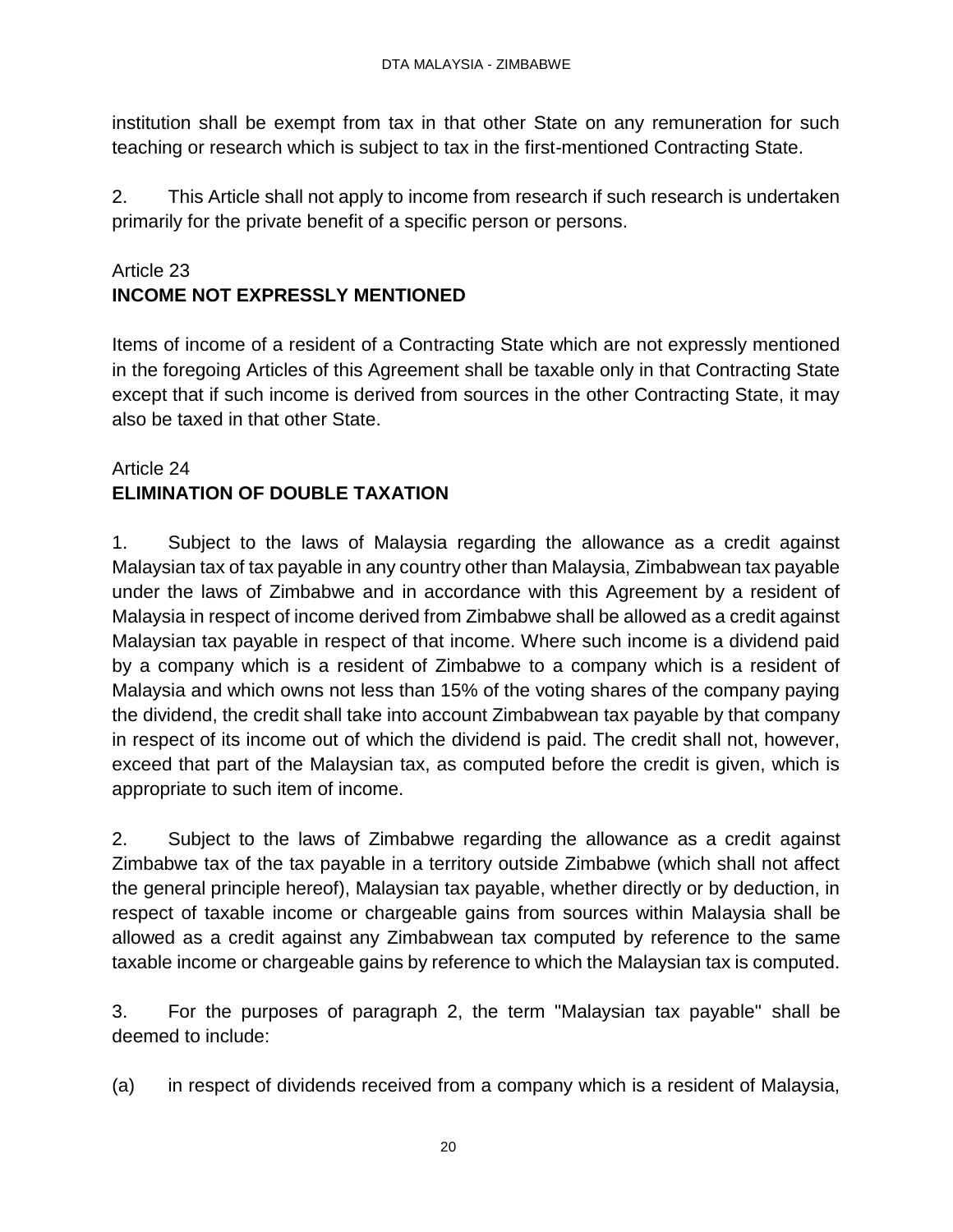any amount which would have been payable as Malaysian tax but for an exemption or relief from tax granted under the Malaysian laws relating to incentives for the promotion of economic development in Malaysia which were in force on the date of signature of this Agreement or any other provisions which may subsequently be introduced in Malaysia in modification of or in addition to those laws so far as they are of a substantially similar character. However, any deduction from Zimbabwe tax granted in accordance with paragraph 2 shall not exceed an amount equal to 34% of the gross amount of the dividends;

(b) in the case of interest to which paragraph 3 of Article 11 applies, an amount not exceeding 10% of the gross amount of the interest in respect of which Malaysian tax would have been payable but for the exemption of relief granted in accordance with that paragraph

## Article 25 **NON-DISCRIMINATION**

1. The nationals of a Contracting State shall not be subjected in the other Contracting State to any taxation or any requirement connected therewith which is other or more burdensome than the taxation and connected requirements to which nationals of that other State in the same circumstances are or may be subjected.

2. The taxation on a permanent establishment which an enterprise of a Contracting State has in the other Contracting State shall not be less favourably levied in that other State than the taxation levied on enterprises of that other State carrying on the same activities:

Provided that this paragraph shall not prevent a Contracting State from imposing on the profits attributable to a permanent establishment in that Contracting State of a company which is a resident of the other Contracting State a tax not exceeding 5% of those profits in addition to the tax which would be chargeable on those profits as if they were profits of a company which was a resident of the first-mentioned State.

3. Enterprises of a Contracting State, the capital of which is wholly or partly owned or controlled, directly or indirectly, by one or more residents of the other Contracting State, shall not be subjected in the first-mentioned State to any taxation or any requirement connected therewith which is other or more burdensome than the taxation and connected requirements to which other similar enterprises of that first-mentioned State are or may be subjected.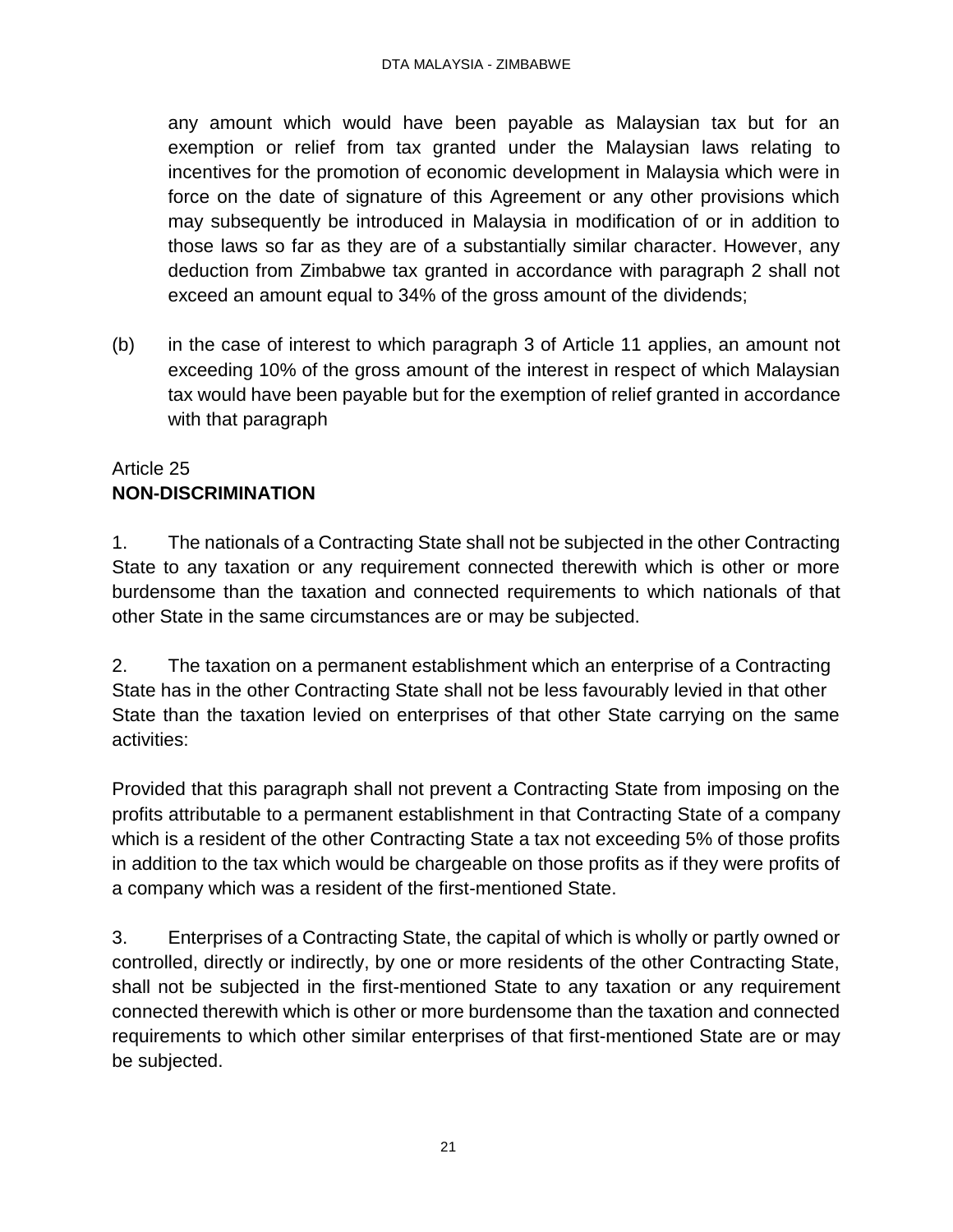- 4. Nothing in this Article shall be construed as obliging:
	- (a) a Contracting State to grant to individuals who are residents of the other Contracting State any personal allowances, reliefs and reductions for tax purposes on account of civil status or family responsibilities which it grants to its own residents;
	- (b) Malaysia to grant to individuals who are nationals of Zimbabwe not resident in Malaysia those personal allowances, reliefs and reductions for tax purposes which are by law available on the date of signature of this Agreement only to nationals of Malaysia who are not residents of Malaysia.

5. Nothing in this Article shall be construed so as to prevent either Contracting State from limiting to its nationals the enjoyment of tax incentives designed to promote economic development in that State.

6. In this Article, the term "taxation" means taxes to which this Agreement applies.

## Article 26

# **MUTUAL AGREEMENT PROCEDURE**

1. Where a resident of a Contracting State considers that the actions of one or both of the Contracting States result or will result for him in taxation not in accordance with this Agreement, he may, notwithstanding the remedies provided by the taxation laws of those States, present his ease to the competent authority of the State of which he is a resident or, if his case comes under paragraph 1 of Article 25, to that of the State of which he is a national. The case must be presented within three years from the first notification of the action resulting in taxation not in accordance with the provisions of the Agreement.

2. The competent authority shall endeavour, if the objection appears to it to be justified and if it is not itself able to arrive at an appropriate solution, to resolve the case by mutual agreement with the competent authority of the other Contracting State, with a view to the avoidance of taxation which is not in accordance with the Agreement.

3. The competent authorities of the Contracting States shall endeavour to resolve by mutual Agreement any difficulties or doubts arising as to the interpretation or application of the Agreement. They may also consult together for the elimination of double taxation in cases not provided for in the Agreement.

4. The competent authorities of the Contracting States may communicate with each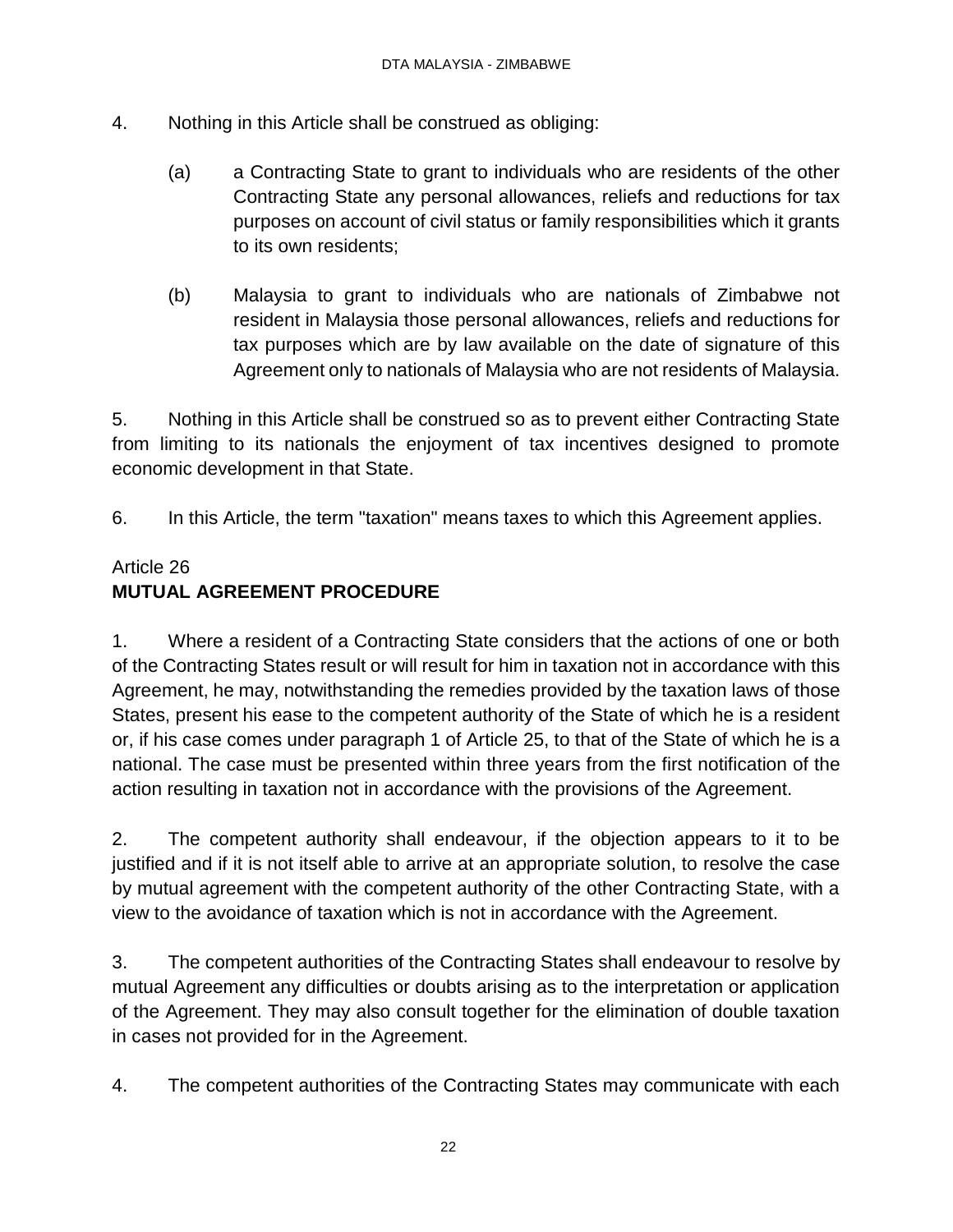other directly for the purposes of reaching an agreement in the preceding paragraphs.

## Article 27 **EXCHANGE OF INFORMATION**

1. The competent authorities of the Contracting States shall exchange such information as is necessary for carrying out the provisions of this Agreement or for the prevention or detection of evasion or avoidance of taxes covered by this Agreement. Any information so exchanged shall be treated as secret and shall be disclosed only to persons or authorities (including a court or reviewing authority) concerned with the assessment, collection, enforcement or prosecution in respect of, or the determination of appeals in relation to, the taxes which are the subject of the Agreement.

2. In no case shall the provisions of paragraph 1 be construed so as to impose on a Contracting State the obligation:

- (a) to carry out administrative measures at variance with the laws or the administrative practice of that or of the other Contracting State;
- (b) to supply particulars which are not obtainable under the laws or in the normal course of the administration of that or of the other Contracting State;
- (c) to supply information which would disclose any trade, business, industrial, commercial or professional secret or trade process, or information the disclosure of which would be contrary to public policy.

## Article 28

# **DIPLOMATIC AND CONSULAR OFFICERS**

Nothing in this Agreement shall affect the fiscal privileges of diplomatic or consular officers under the general rules of international law or under the provisions of special agreements.

## Article 29 **ENTRY INTO FORCE**

1. This Agreement shall be ratified by the Governments of the Contracting States and the instruments of ratification shall be exchanged as soon as possible.

2. This Agreement shall enter into force after the exchange of the instruments of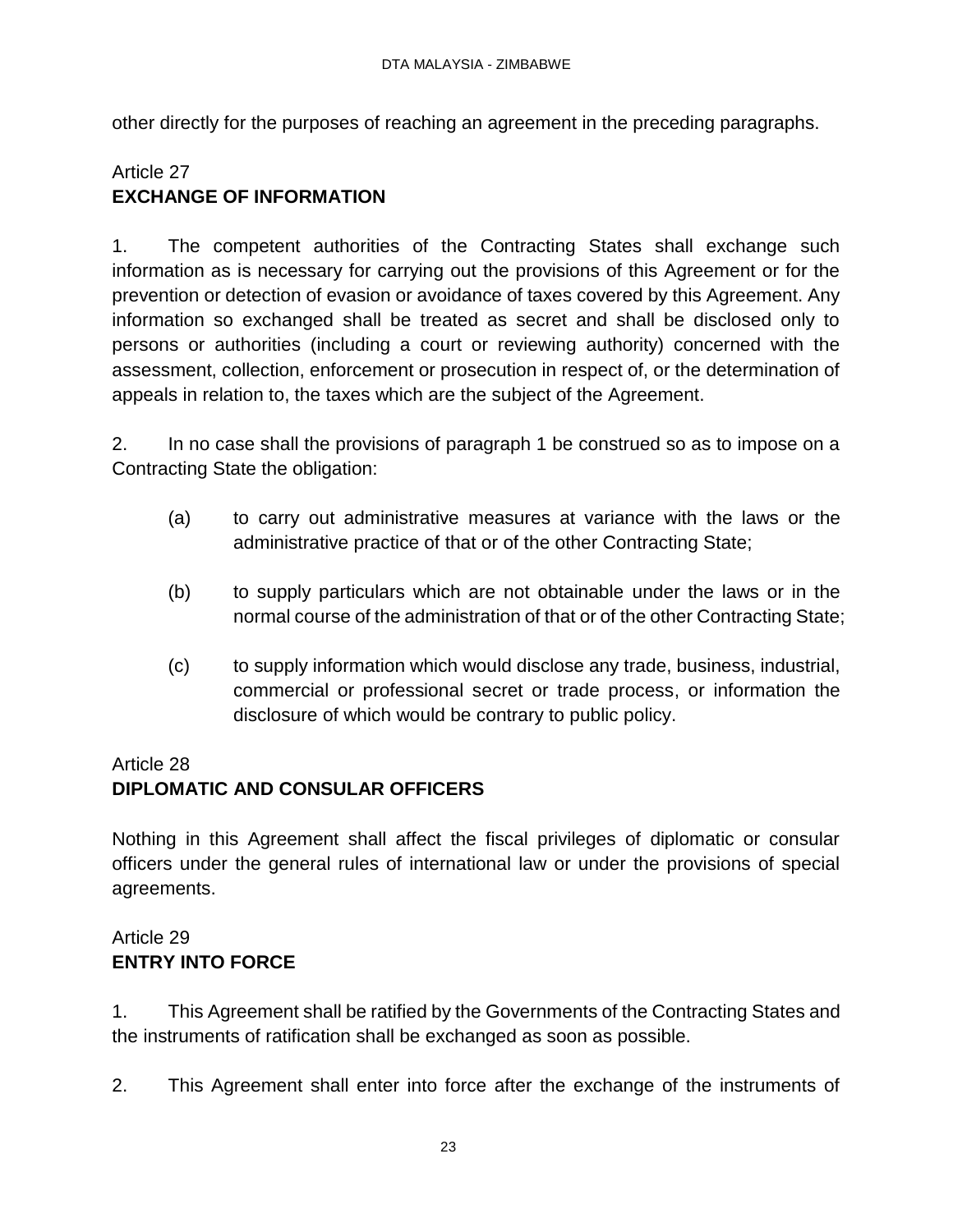ratification and shall have effect:

- (a) in Malaysia:
	- (i) in respect of taxes withheld at source, to income derived on or after the first day of January in the calendar year following the year in which this Agreement enters into force;
	- (ii) in respect of other taxes on income, to taxes chargeable for any year of assessment beginning on or after the first day of January of the second calendar year following the year in which this Agreement enters into force and subsequent years of assessment;
- (b) in Zimbabwe:
	- (i) in respect of non-resident shareholders' tax, non-residents' tax on interest, non-residents' tax on fees and non-residents' tax on royalties, on or after the first day of April in the calendar year following the year in which this Agreement enters into force;
	- (ii) in respect of income tax and branch profits tax, for any year of assessment beginning on the 1<sup>st</sup> day of April in the calendar year next following the year in which this agreement enters into force.

#### Article 30 **TERMINATION**

This Agreement shall remain in effect indefinitely, but either Contracting State may terminate the Agreement, through diplomatic channels, by giving to the other Contracting State written notice of termination on or before June 30th in any calendar year after the period of five years from the date on which this Agreement enters into force. In such an event the Agreement shall cease to have effect:

- (a) in Malaysia:
	- (i) in respect of taxes withheld at source, to income derived on or after the first day of January in the calendar year following the year in which the notice is given;
	- (ii) in respect of other taxes on income, to taxes chargeable for any year of